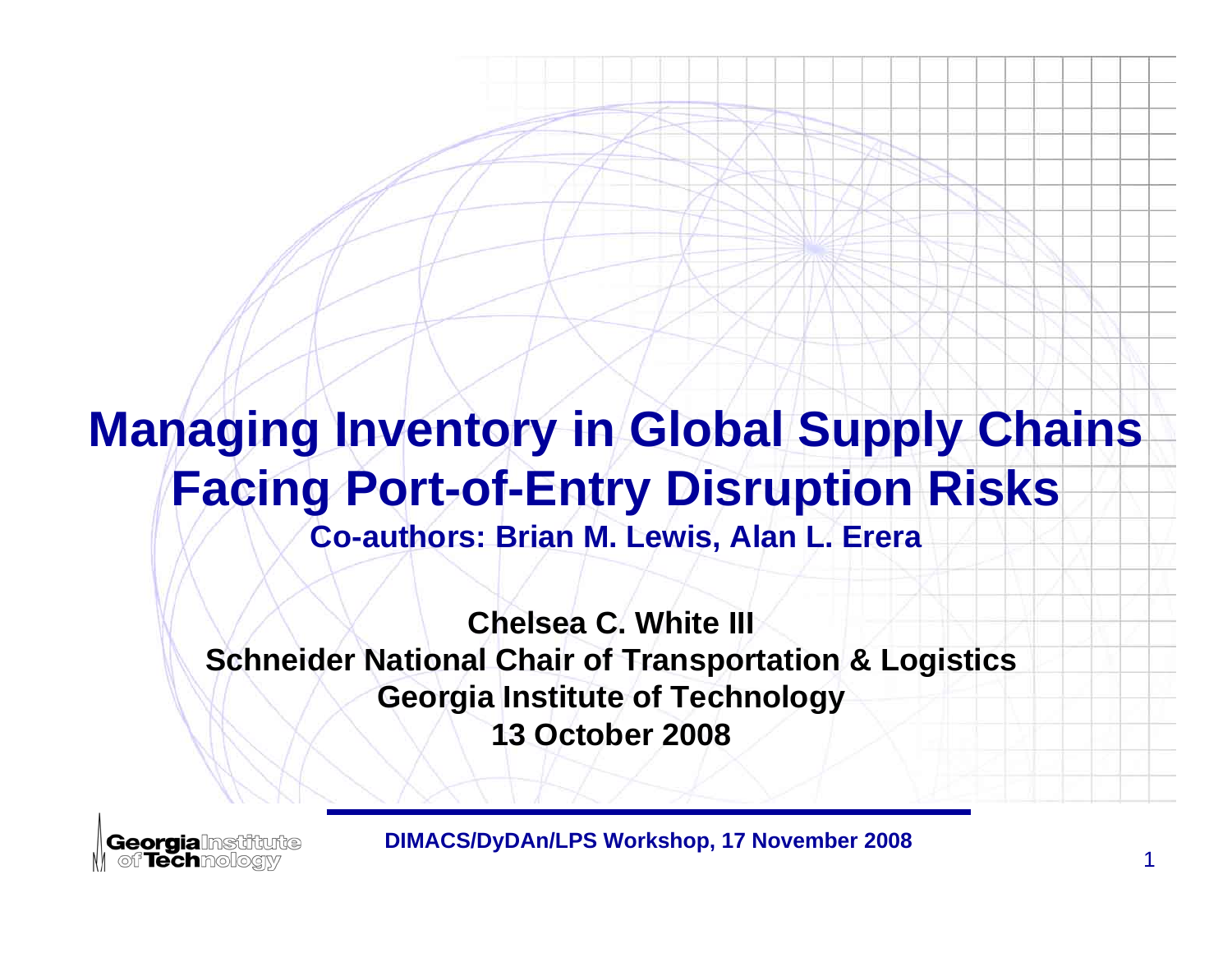# *Initial comments*

- П Prevention, identification, response, recovery from major disruptions
- $\Box$ **Security**
- П Ancillary benefits
	- More generally, major disruptions
	- Productivity (economic strength, private sector perspective)
	- Pilferage
- $\mathcal{L}_{\mathcal{A}}$  Use of information technology – real-time supply chain control, based on real-time data for the next level of productivity, resilience (downside risk mitigation), and stability

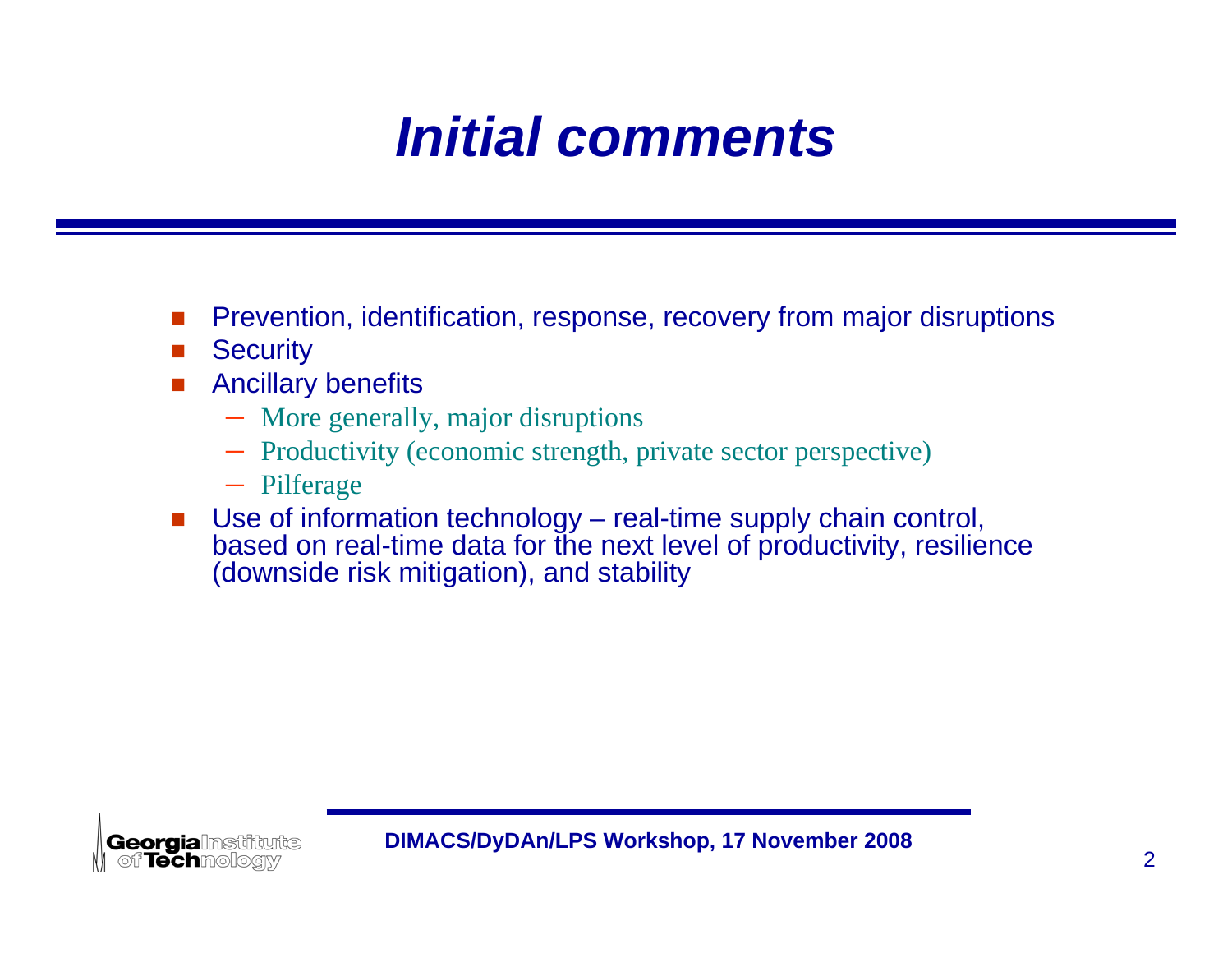## *Importance of trade for economic strength*



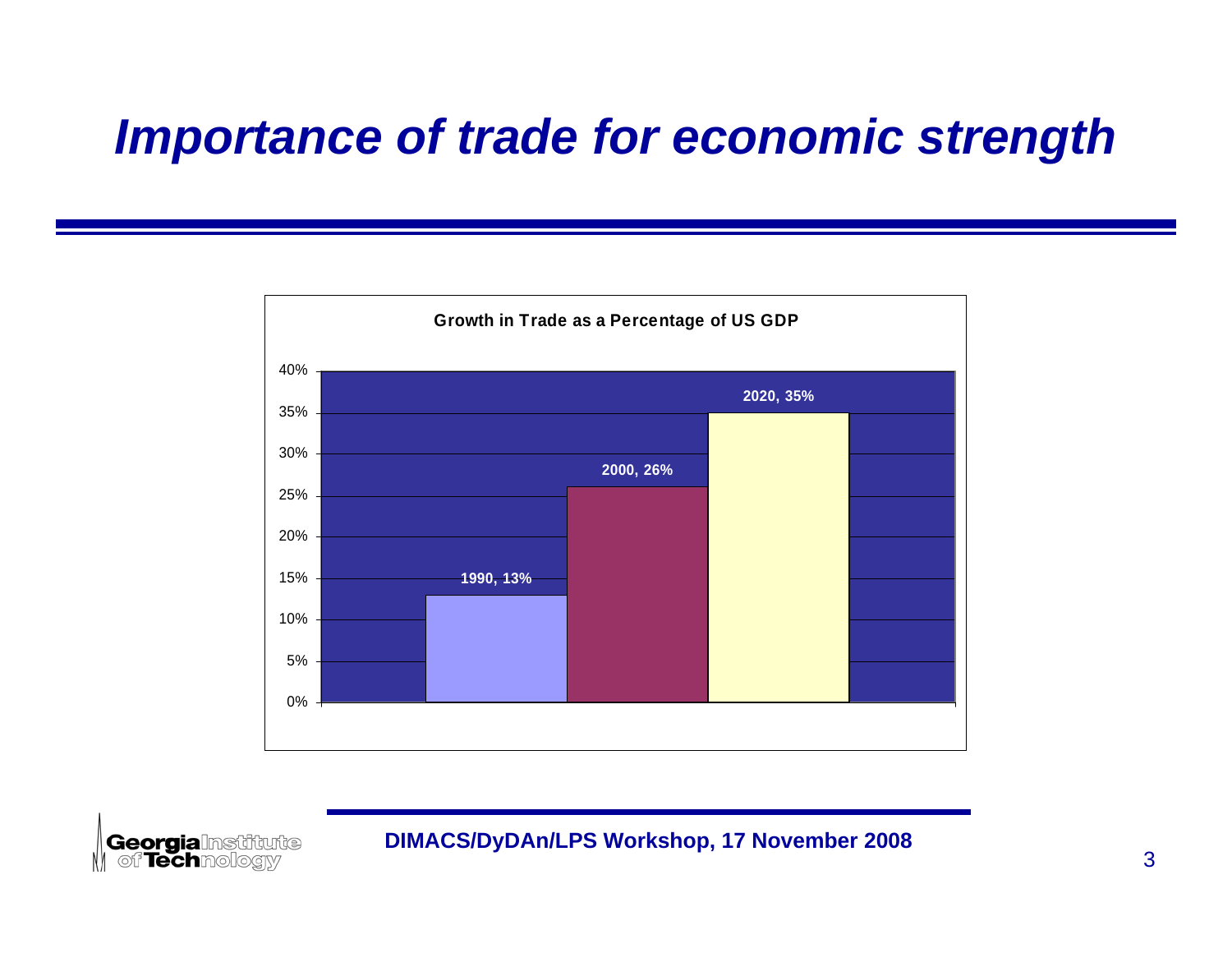# *Supply chain resiliency Supply chain resiliency*

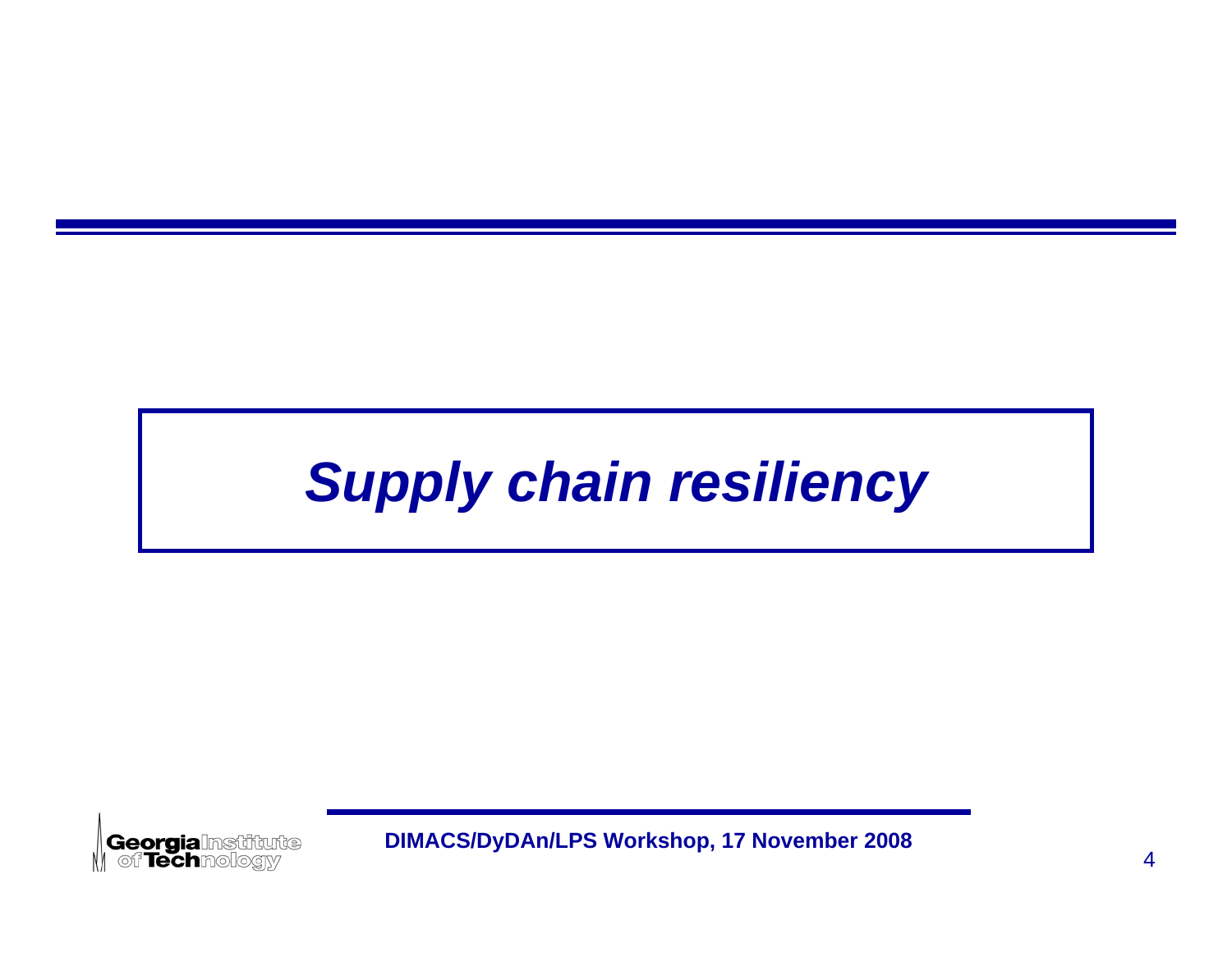# *Uncertainty & major disruption*

- Uncertainty dealing explicitly with stochastic effects, e.g., variability in demand, supply, congestion, driver availability
- Major disruption a loss of nodes &/or links in the global freight transportation network
- Resiliency in supply chains preventing, gracefully reacting to, and quickly recovering from major disruptions
- **Example 1.5 Comment: lean supply chains are notoriously fragile**
- **Policy implication the balance in investment between** prevention & quick recovery
- R&D challenge for models of sequential decision making (e.g., route finding, MDP), a weighted sum of a multiplicative criterion and an additive criterion produces violations of the Principle of Optimality (dynamic programming); games

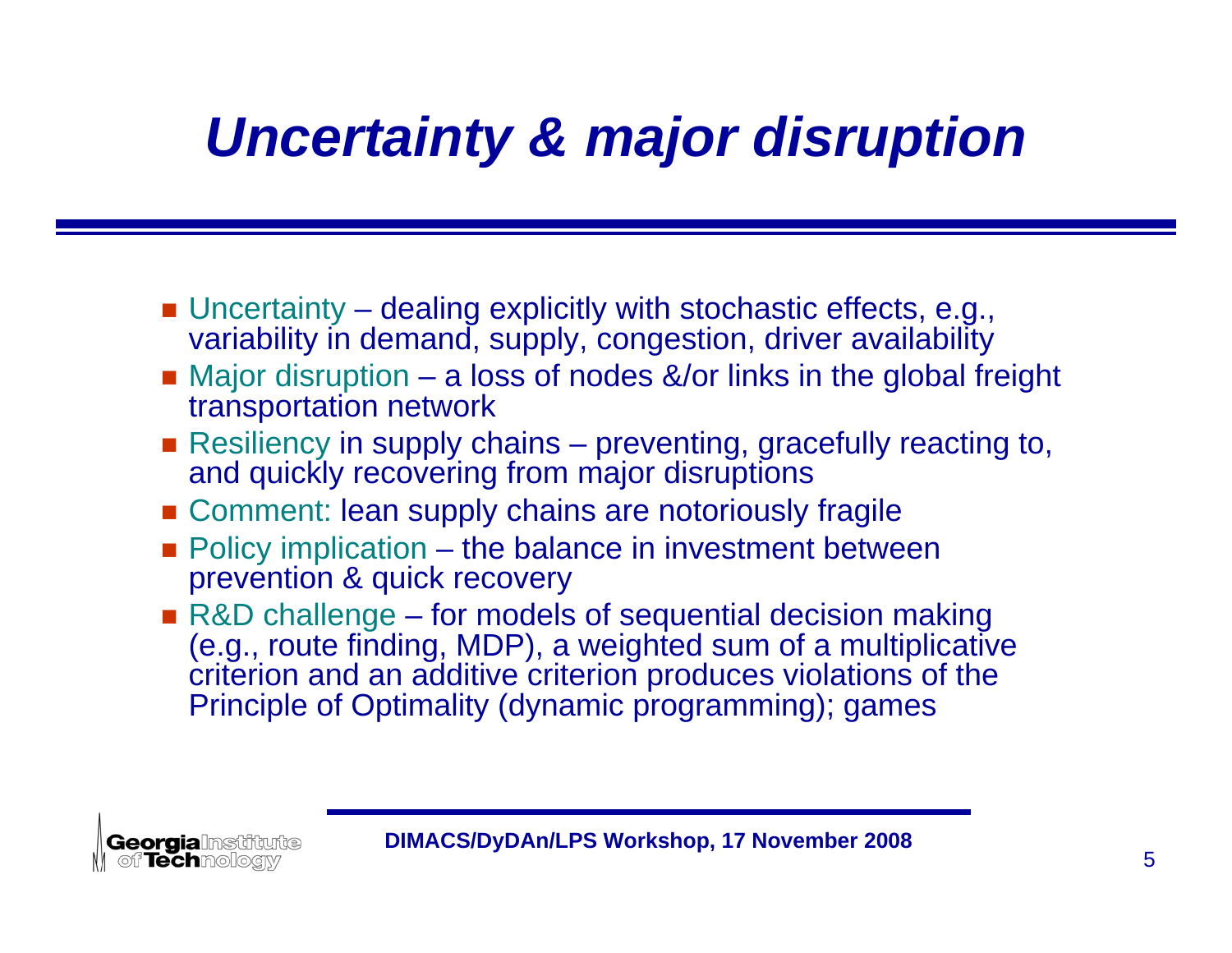# *Supply Chain Disruptions*



**Georgia**lnstitute<br>| of Technology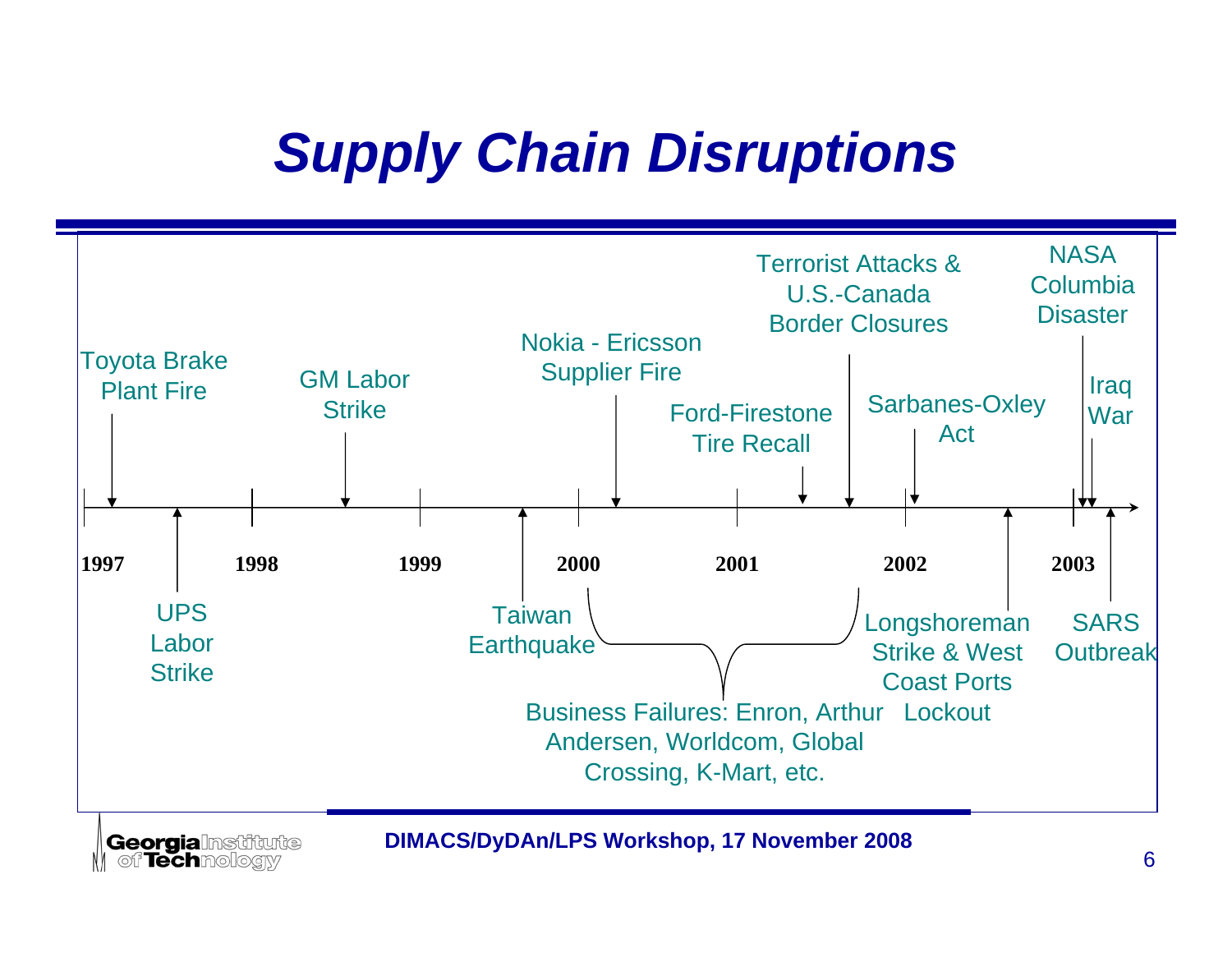#### *Industry Portfolio of Risks* New or Foreign Public Boycott Shareholder **Financial Strategic**  Credit DefaultActivism**Competitors** & CondemnationAdverse Offensive Timing of Business Negative Media Changes in **Risks Risks** Fuel Prices**Industry** Advertising Decisions & Moves Interest Rate Coverage Corporate **Regulations** FluctuationsMarket Share Battles**Culture** Pricing & Incentive Wars Currency & Loss of Intel. Attacks on Brand Loyalty Equip., Facilities, Business Foreign Market Foreign Exchange **Property** Acquisitions & Divestitures Protectionism Rate FluctuationsCustomer Relations Product-Market Alignment Asset Valuation"Gotta Have Products" Financial Supplier Relations Mergers & Industry Liquidity / Cash Accounting  $/Tax$ Program Launch Program Launch Dealer Relations **Markets** ConsolidationUncompetitive Law Changes Customer<sup>D</sup>emand Inadequate Mgmt. Ineffective Instability Cost StructureInadequate / Planning Seasonality & Variability Oversight Adverse Inaccurate Financial Revenue Ethics Budget Overruns or Technology Decisions Changes in Controls & Reporting Economic Management Violations Unplanned Expenses Joint Venture / Alliance Relations **Environmental** RecessionPerceived Quality **Regulations** Union Relations, Labor Debt & Credit Product Development Process Disagreements & Health Care & Rating **Currency** Contract FrustrationsProduct Design & Engineering Inconvertibility Pension Costs**Enterprise**  HR Risks – Key Skill Shortage, Personnel Turnovers Asbestos Exposure 3r<sup>d</sup> Party **General Risks**Product Warranty / Product Restriction of Harassment & **Liability** Liability **Liability** DiscriminationRecall Campaigns Access / Egress Mold Exposure Directors & Officers Property Damage TheftLiability Cargo Losses Dealer Distribution Loss of Key Equipment Vandalism Embezzlement Bldg. or Equip. Fire Loss of Key Network FailuresGeopolitical Risks Arson**Workers Facility**  Info. Mgmt. Problems Severe Hot / Kidnapping Logistics Provider **Compensation** Accounting or Internal Cold WeatherBoiler or Machinery Explosion **Extortion** FailuresControls FailuresLogistics Route **Earthquake Building Collapse** Loss of Key Personnel Deductible Health & or Mode IT System Failurgs Flooding **Building** LimitsSafety **Disruptions**  $(Hardware, Software,  $\angle$ AN, WAN)$ Service Provider Terrorism / Sabotage Subsidence & Violations**Op. Risks Wildfire** Sinkholes Computer Virus / Denial of **Hazard**  Gov't FailuresLand, Water, Disease / Epidemic **Lightning** Service Attacks Atmospheric Inquiries Supplier Bus. Tornados**Strikes** Tier 1, 2, 3, …n **Pollution** Workplace Violence Interruption **Risks**Supplier Problems: Animal / Insect InfestationWind Damage **Operator** Financial Trouble, Blizzard / Ice Storms Loss of Errors / Quality "Spills", Hail Damage TsunamiAccidental Key Failure to Deliver Supplier **Hurricane** Damage Volcano Eruption Materials, etc. / Typhoon Utilities Failures Heavy Rain / **Georgialnstitute DIMAN/LANGER MAN/LINUX PROPERTY AND THUNDER 2008**<br>Thunderstorms Water, Power etc. Communications, Electricity,

Thunderstorms

Water, Power, etc.

of Techmologiv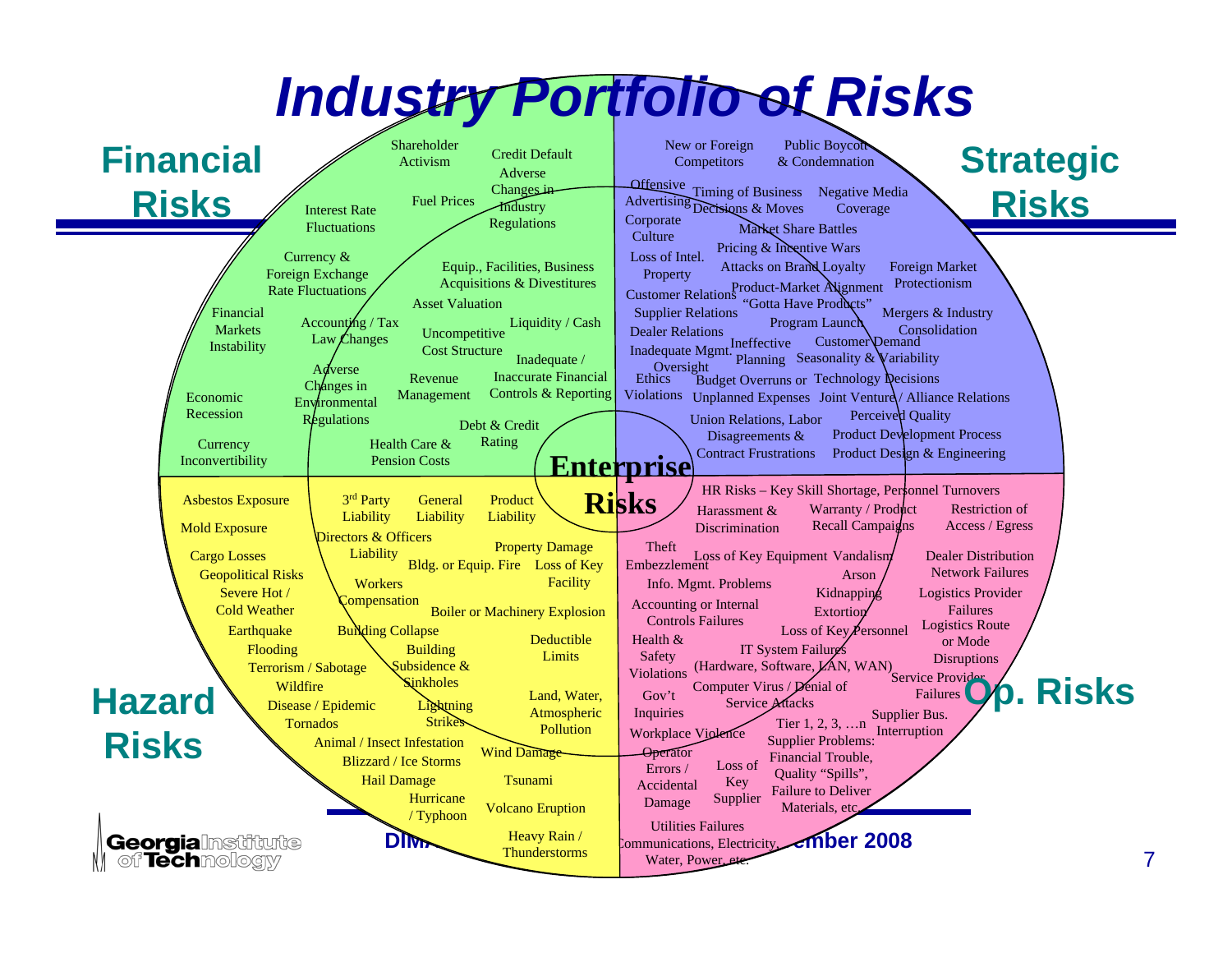## *Inventory Control with Risk of Major Supply Chain Disruptions*

### Brian M. Lewis, Alan Erera, Chelsea C. White III

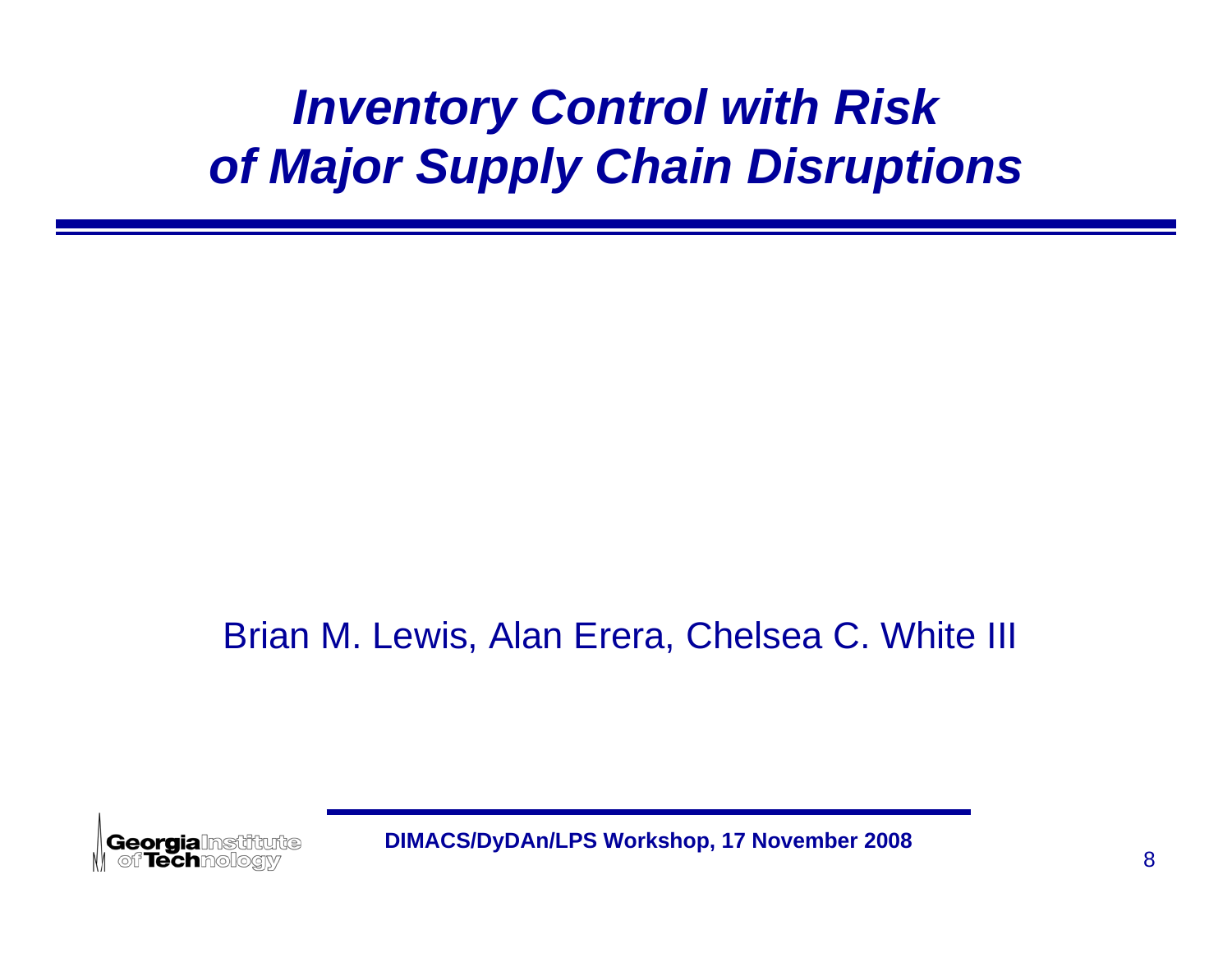## *Outline*

- $\sim$ Motivation and Introduction
- $\mathcal{L}_{\mathcal{A}}$ Part 1: An Inventory Control Model with Border Closures
- $\sim$  Part 2: An Inventory Control Model with Border Closures and Congestion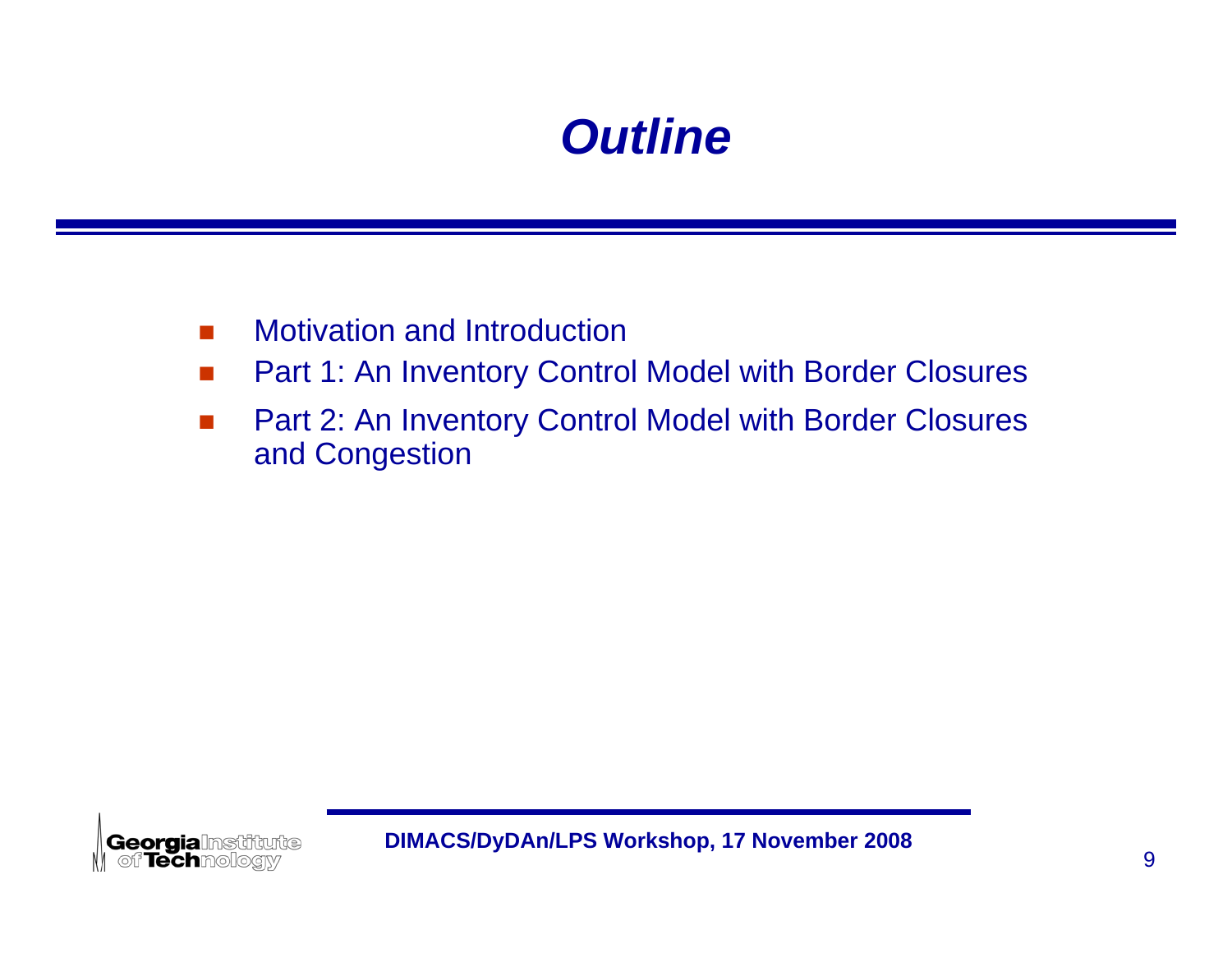## *Motivation and introduction*

- F Supply chain security has evolved: from cargo theft to WMD and border closures
- F Increased focus on supply chain security post-9/11: C-TPAT, CSI, 24-hour rule
- $\mathcal{L}(\mathcal{A})$  Research motivated by possibility of port of entry closures
	- September 11 terrorist attacks
		- $\bullet$ US-Canadian border delays: minutes to 12 hours
		- •US air traffic grounded
	- 2003 BAH Port Security Wargame
		- $\bullet$ Simulated terrorist attack with "dirty bomb" in containers
		- •All US ports closed for 8 days, Backlog takes 92 days to clear
	- 2002 10-day labor lockout at 29 Western US seaports
		- $\bullet$ Congestion and delays lasted for months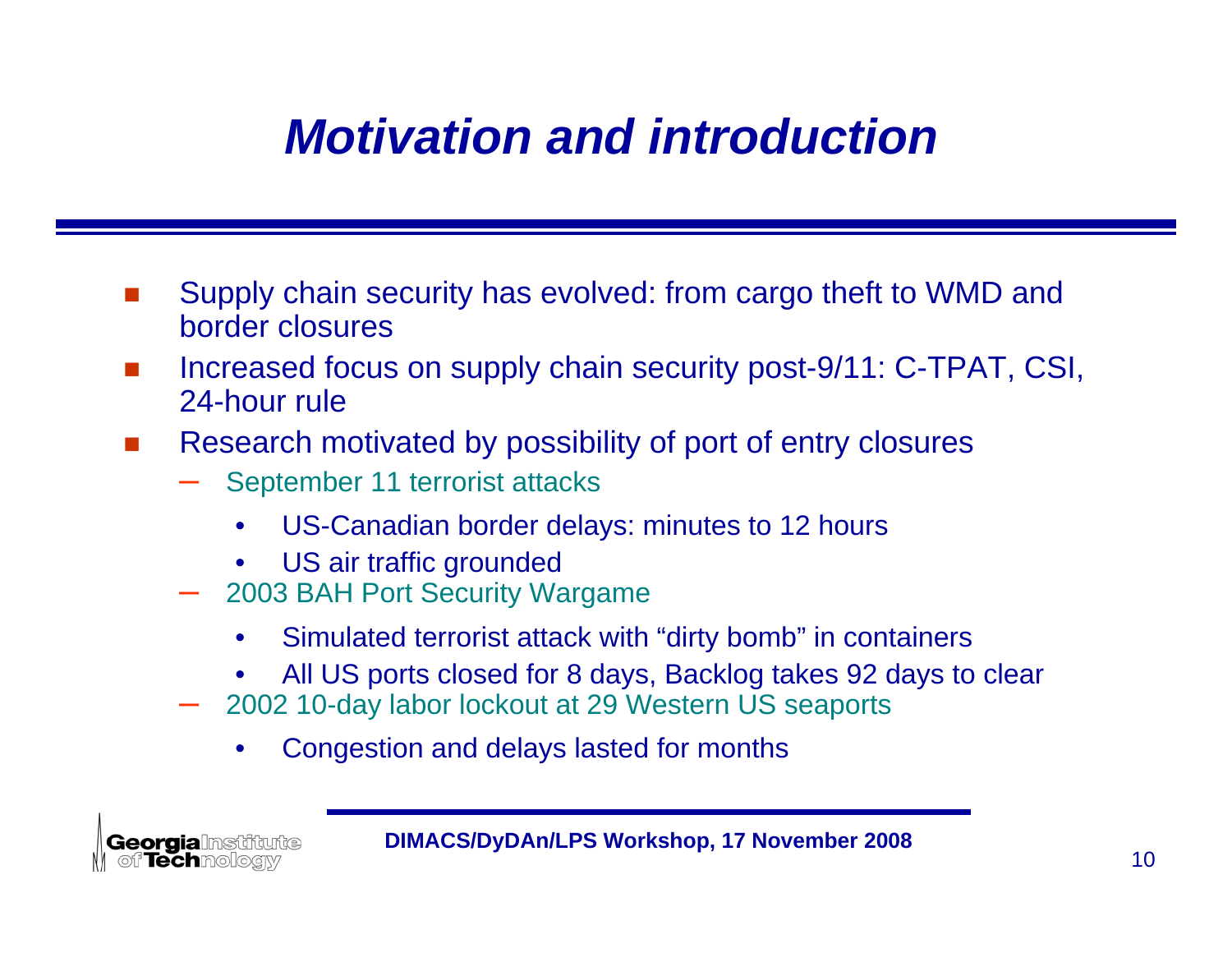## *Motivation and introduction*

- $\mathcal{L}^{\mathcal{L}}$  Questions:
	- How can we model major supply chain disruptions (e.g. border closures and congestion) within an inventory control framework?
	- What does an optimal inventory policy look like?
	- How are an optimal policy and the long-run average cost affected by the system parameters?
	- What managerial and policy insights does the model provide?

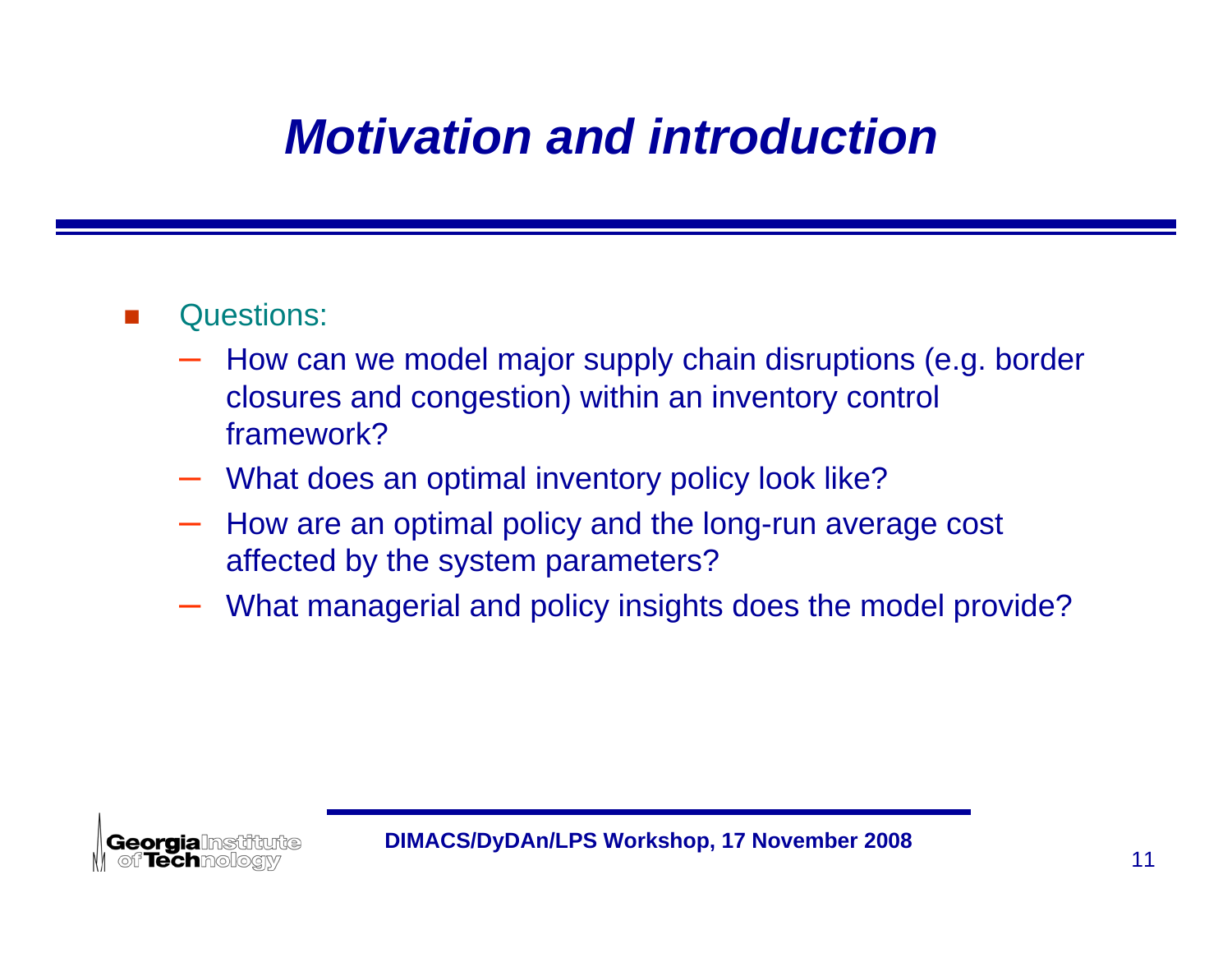## *Part 1: An Inventory Control Model with Border Closures*

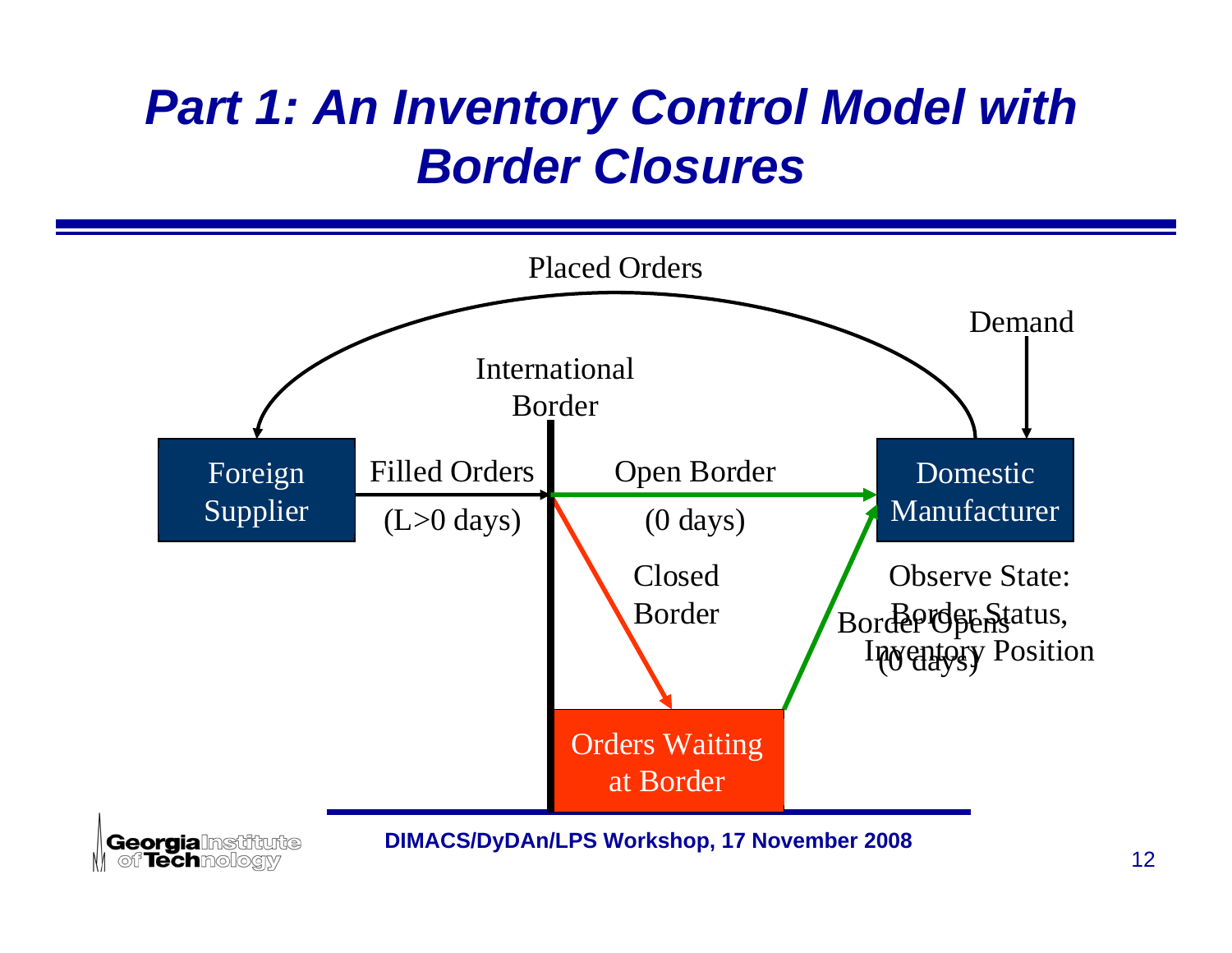## *Problem statement*

### $\mathcal{C}^{\mathcal{A}}$ Border system

- –Modeled by a DTMC
- $\mathcal{L}_{\mathcal{A}}$  , and the set of  $\mathcal{L}_{\mathcal{A}}$ State space, *S* ={"*O"=* Open, "*C"=* Closed}

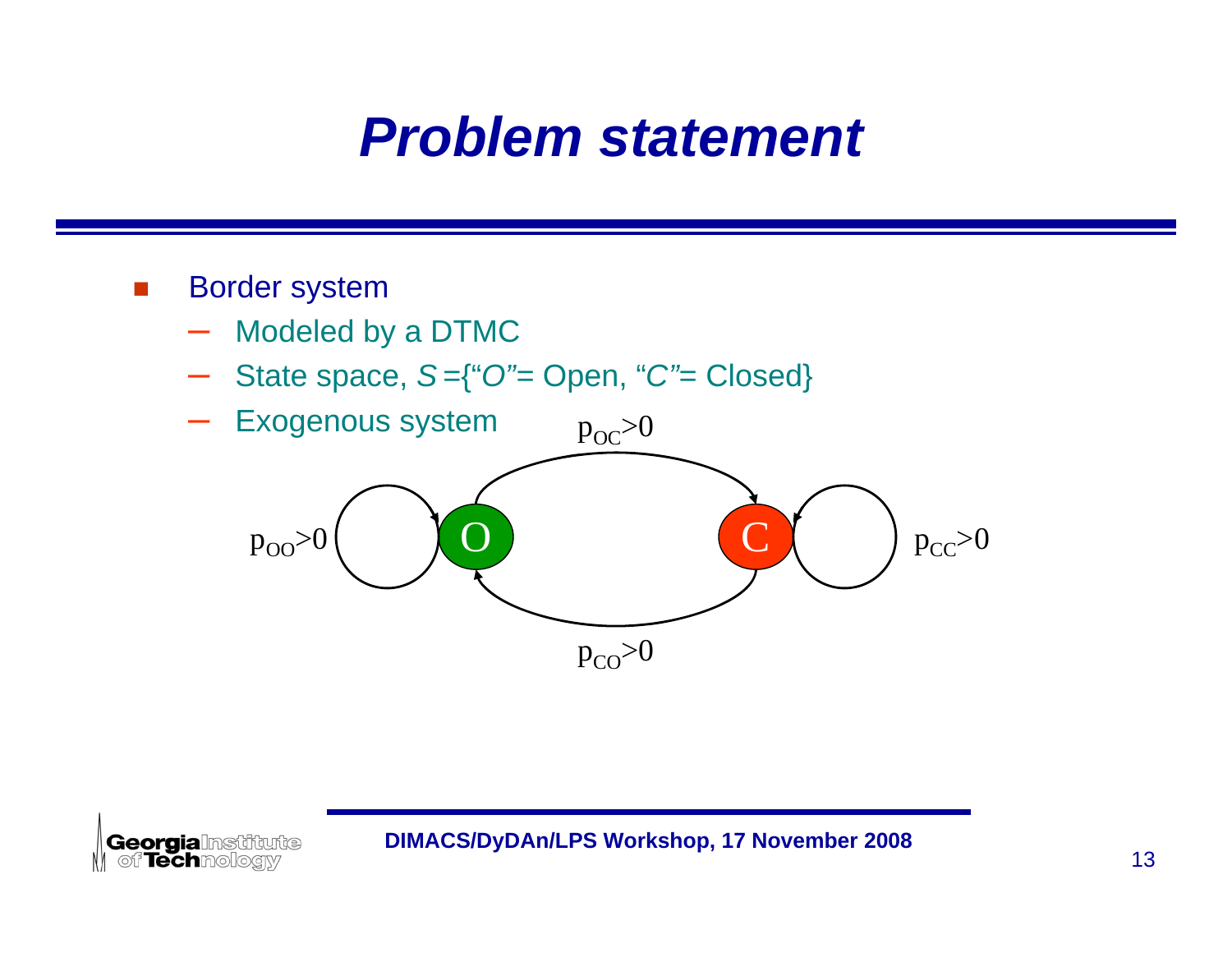## *Problem statement*

- $\sim$ ■ Outstanding order vector, **z**={ $z_{kt}$ }
	- *k*e{0,1,2,…, *L*-1}: orders that have been outstanding for **exactly** *k* days
	- *L*: orders that have been outstanding for **at least** *L* days
	- g: orders that have arrived
- F Order movement function

$$
M(k|O) = \begin{cases} k+1 & \text{if } 0 \le k < L, \\ \gamma & \text{if } k = L. \end{cases}
$$
\n
$$
M(k|C) = \begin{cases} k+1 & \text{if } 0 \le k < L, \\ L & \text{if } k = L. \end{cases}
$$

– Order crossover is prevented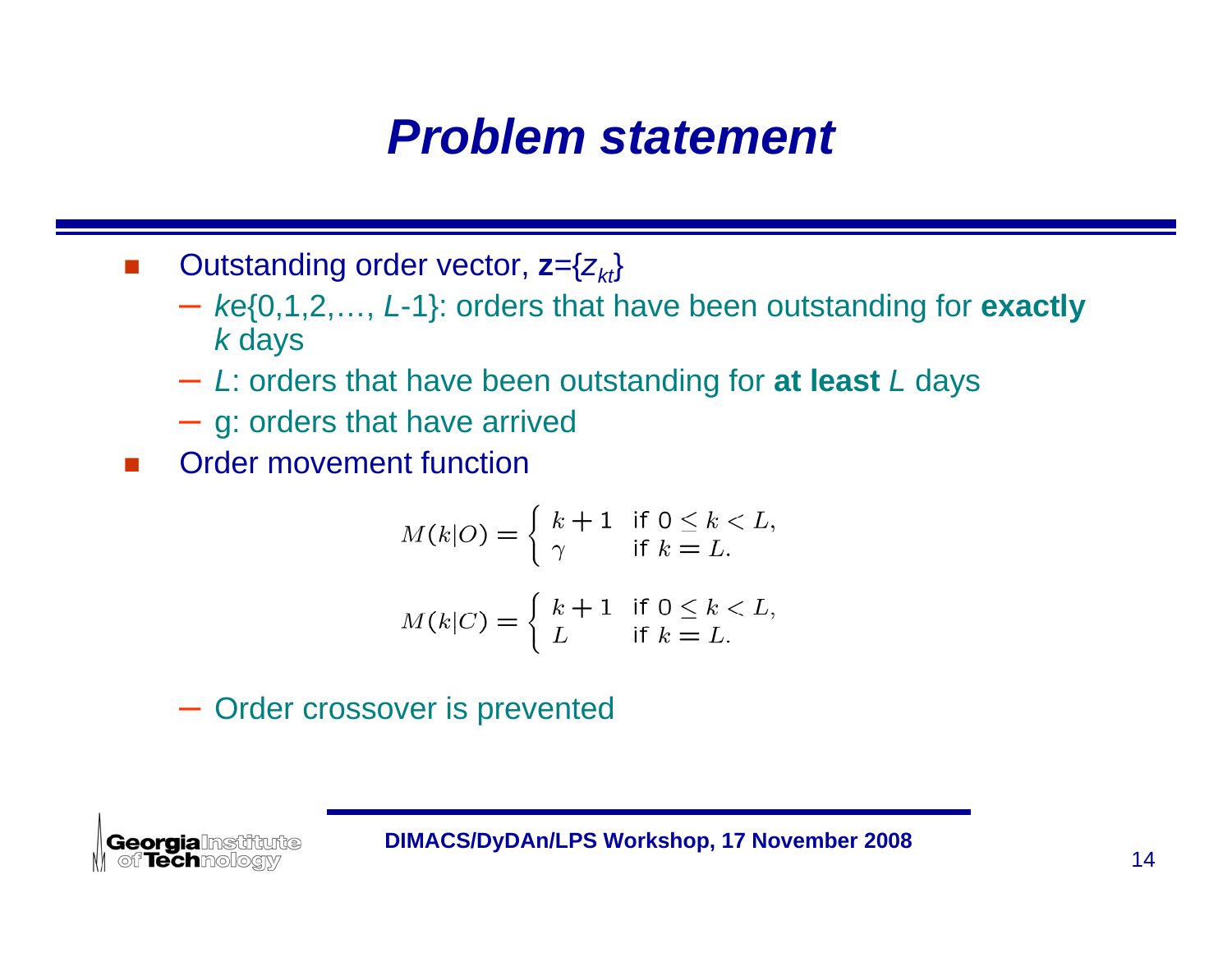## *Problem statement*

- Long-run average cost criterion no discounting future costs
- **Tale** Costs – purchase, holding, penalty
- F Demand - bounded, non-negative, integer-valued, iid
- $\mathcal{L}^{\text{max}}$  Specialize Song and Zipkin (1996) model
	- Stationary state-dependent, basestock policies optimal (denoted, **y**)
		- •Reduced sufficient state information: (*i t*,*xt*)
	- Ordering decision rule at time *t* is

$$
\delta(i_t, x_t) = \begin{cases} y(i_t) - x_t & \text{if } x_t < y(i_t), \\ 0 & \text{if } x_t \ge y(i_t). \end{cases}
$$

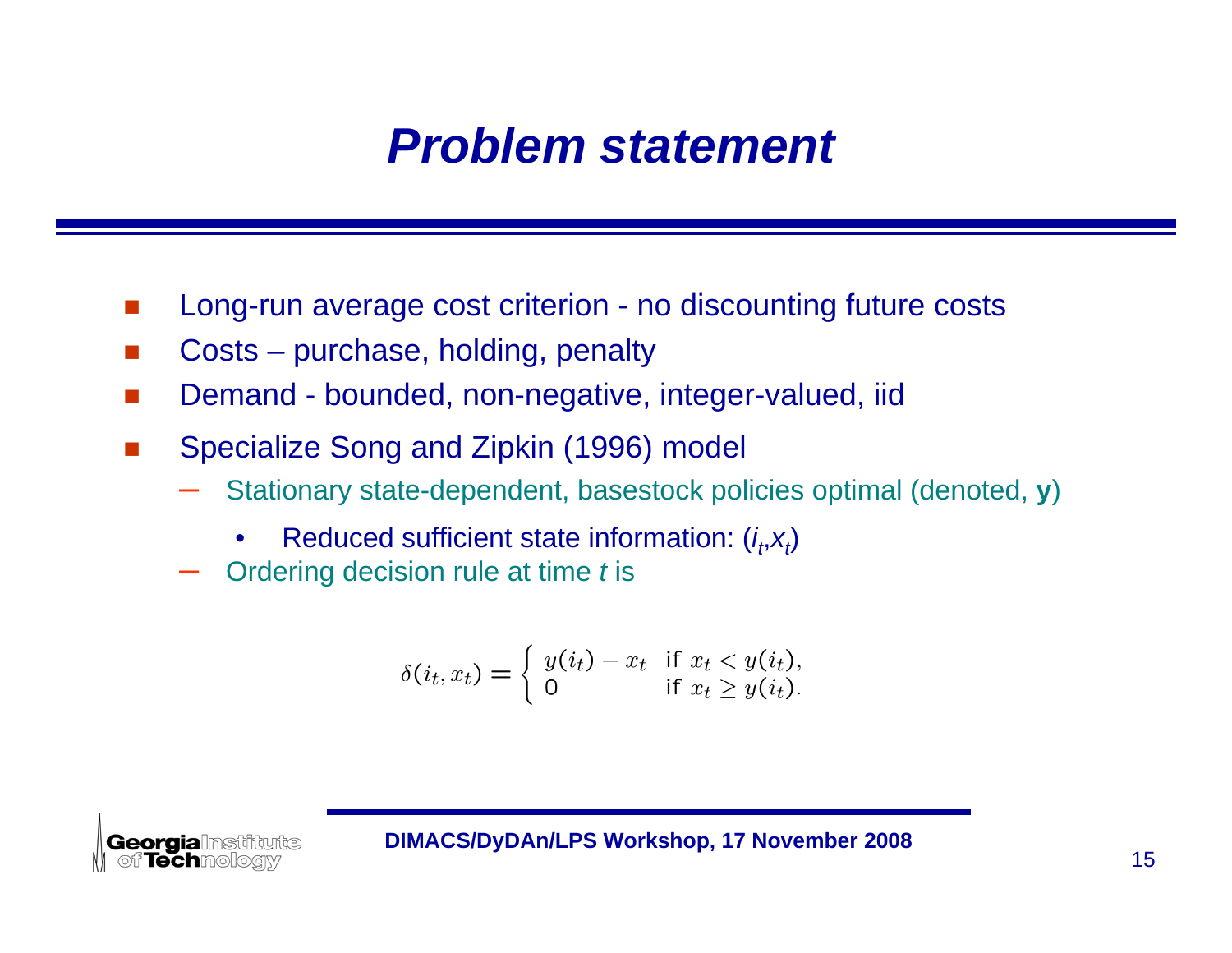## *Theoretical results*

- F *For the border closure model without congestion,*  $y^*(O) = y^*(C) = \hat{y}^*$ .
- F ■ The optimal state-invariant order-up-to level ( $\hat{y}^*$ ) is non-decreasing *in the cost ratio*
- $\overline{\phantom{a}}$  $\blacksquare$  The optimal state-invariant order-up-to level  $(\widehat{y}^*)$  is non-decreasing *in the penalty cost (p) and non-increasing in holding cost (h).*
- F The optimal state-invariant order-up-to level  $(\widehat{y}^*)$  is non-decreasing *in the minimum leadtime (L).*

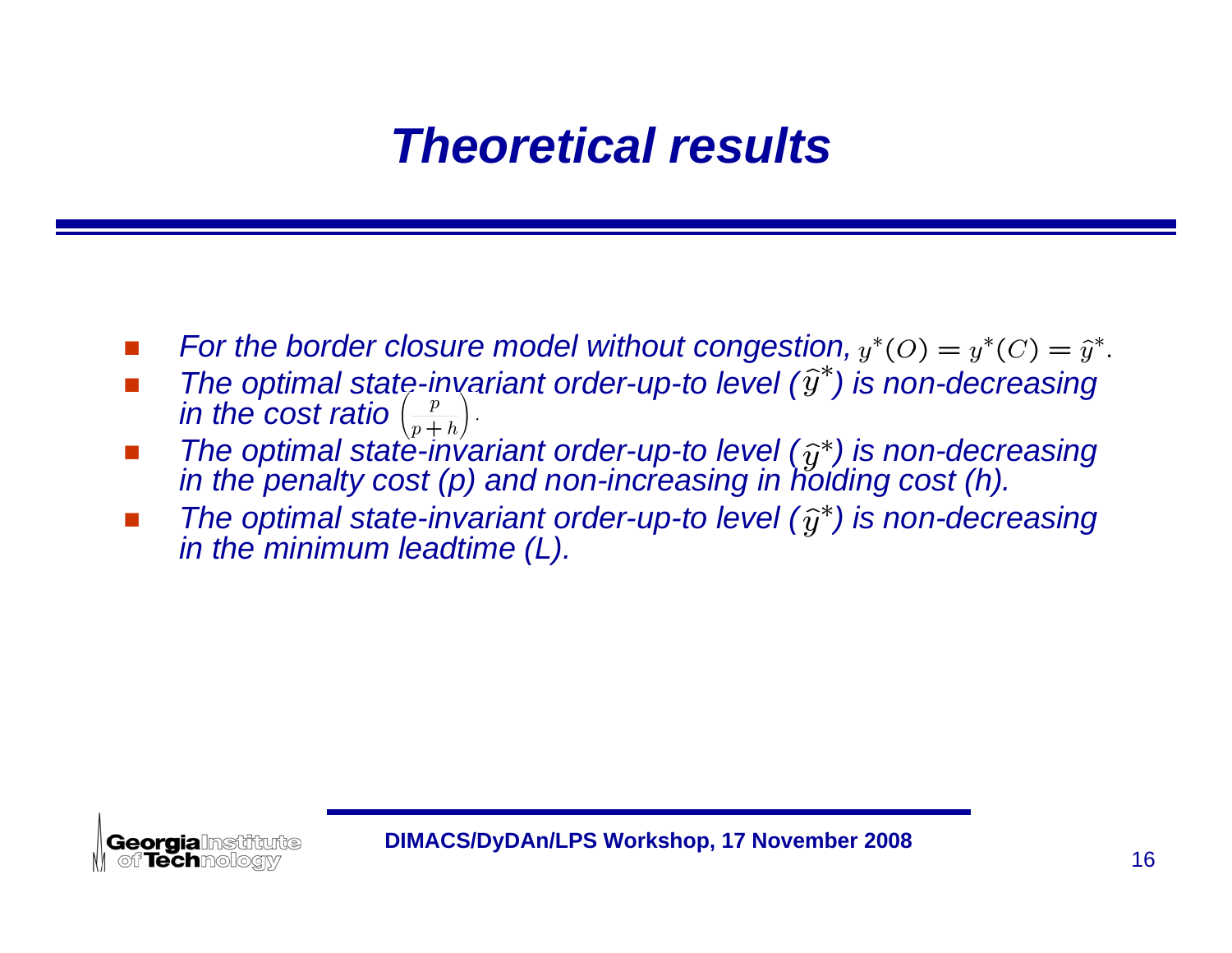## *Numerical Study*

### $\mathcal{L}^{\mathcal{L}}$ Daily review

| Parameter                        | Values                                                                                                                                                                                                                             |
|----------------------------------|------------------------------------------------------------------------------------------------------------------------------------------------------------------------------------------------------------------------------------|
| Purchase Cost, c                 | \$150,000                                                                                                                                                                                                                          |
| Holding Cost, h                  | \$100, \$500                                                                                                                                                                                                                       |
| Penalty Cost, p                  | $\vert 1,000, 12,000 \vert$                                                                                                                                                                                                        |
| Minimum Leadtime, L              | 1, 7, 15                                                                                                                                                                                                                           |
| Transition Probability, $p_{OC}$ | $[0.001, 0.003, 0.01, 0.02, 0.05, 0.1, 0.2, \ldots, 0.8, 0.9, 0.95, 0.00, 0.00, 0.00, 0.00, 0.00, 0.00, 0.00, 0.00, 0.00, 0.00, 0.00, 0.00, 0.00, 0.00, 0.00, 0.00, 0.00, 0.00, 0.00, 0.00, 0.00, 0.00, 0.00, 0.00, 0.00, 0.00, 0$ |
| Transition Probability, $p_{CO}$ | $[0.05, 0.1, 0.2, \ldots, 0.8, 0.9, 0.95]$                                                                                                                                                                                         |
| <b>Demand Distribution</b>       | Poisson(Mean=0.5), Poisson(Mean=1)                                                                                                                                                                                                 |

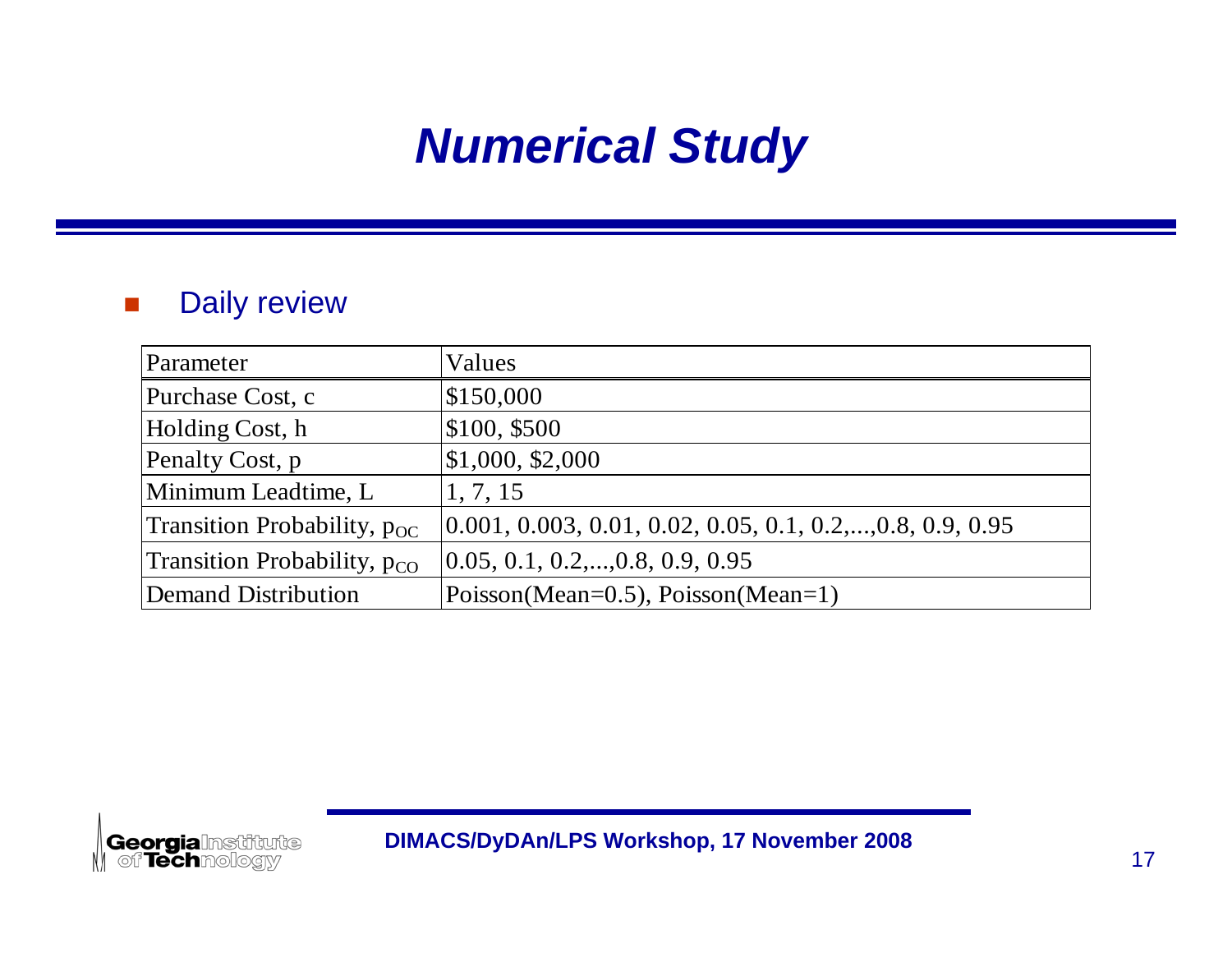### *Impact of the transition probabilities:* **L***=15,*  **h***=\$100,*  **p***=\$1,000,*  **D***~Poisson(0.5)*



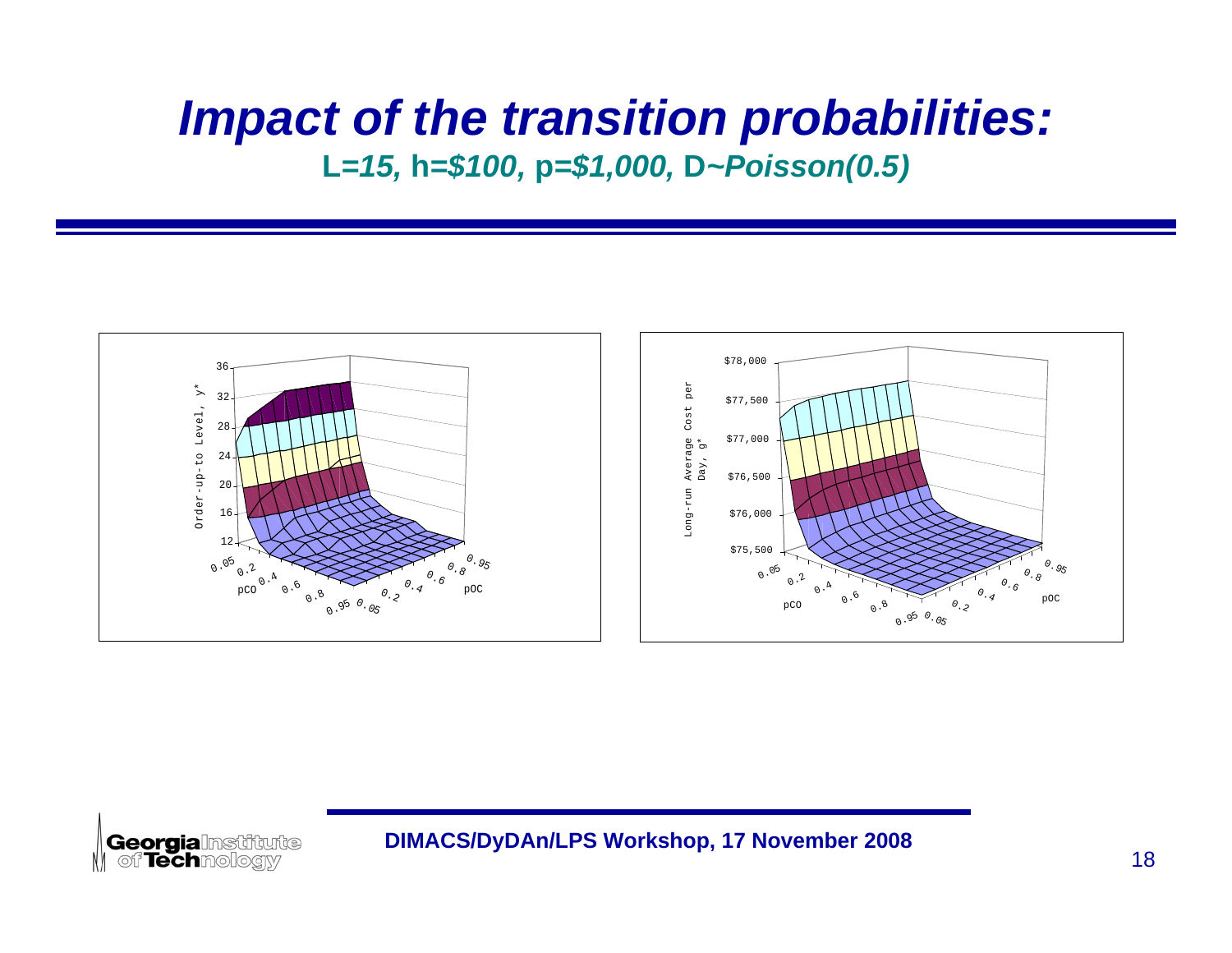## *Impact of the transition probabilities*

### F Observations:

- *Order-up-to level and long-run average cost are non-decreasing*  in  $\bm{{\mathsf{p}}}_{{\mathsf{O}}{\mathsf{C}}}$  and non-increasing in  $\bm{{\mathsf{p}}}_{{\mathsf{C}}{\mathsf{O}}}$ .
- $-$  The expected duration of a closure (1/p<sub>co</sub>) more negatively affects *a firm's productivity than the probability of a closure*  $(p_{\rm OC})$ *.*
- *Implications for the cooperation between business and government in disruption management and contingency planning.*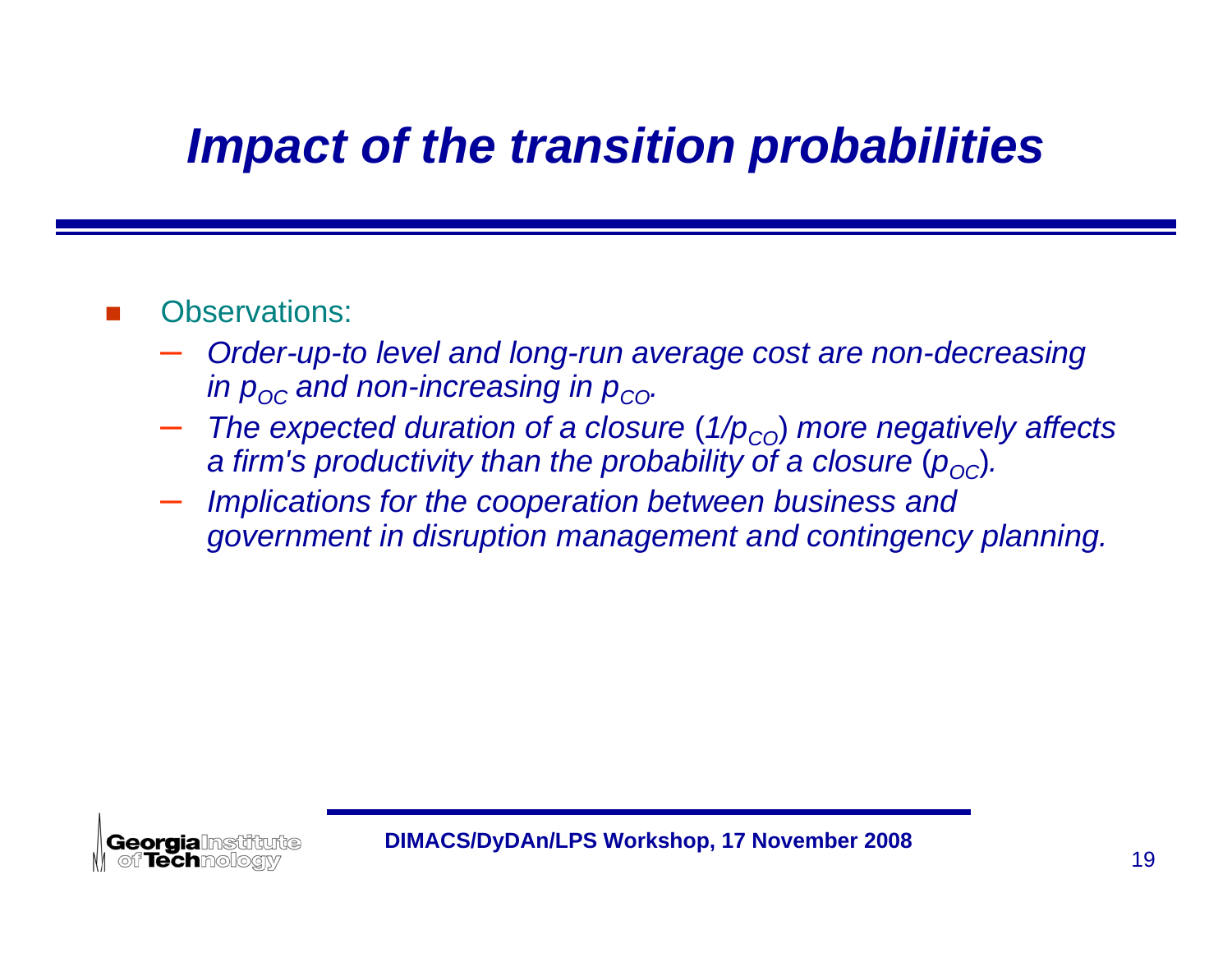## *Part 2: An Inventory Control Model with Border Closures and Congestion*

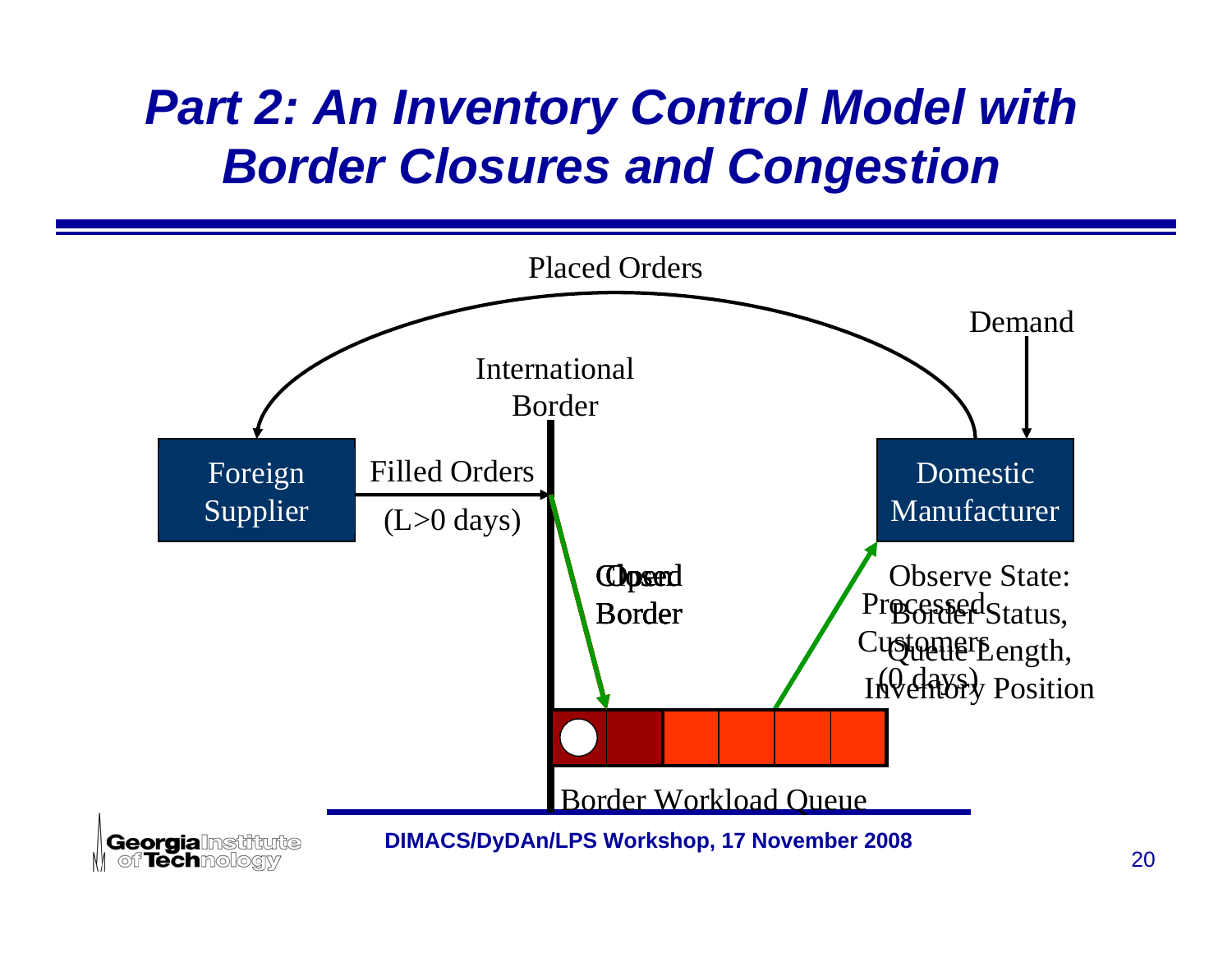## *Results*

- $\mathbb{R}^n$  *For the border closure model with congestion, the optimal order-up-to levels (y\*(i,n)) are dependent on border state (i) and border workload queue length (n).*
- b. *Order-up-to level and long-run average cost are non-decreasing in p<sub>oc</sub> and non-increasing in p<sub>co</sub>.*
- $\sim$ ■ *The expected duration of a border closure* (1/p<sub>co</sub>) *more negatively* affects a firm's productivity than the probability of a border closure  $\left(p_{\text{o}c}\right)$ .
- *Order-up-to level and long-run average cost are more sensitive to the transition probabilities than in the model without congestion.*

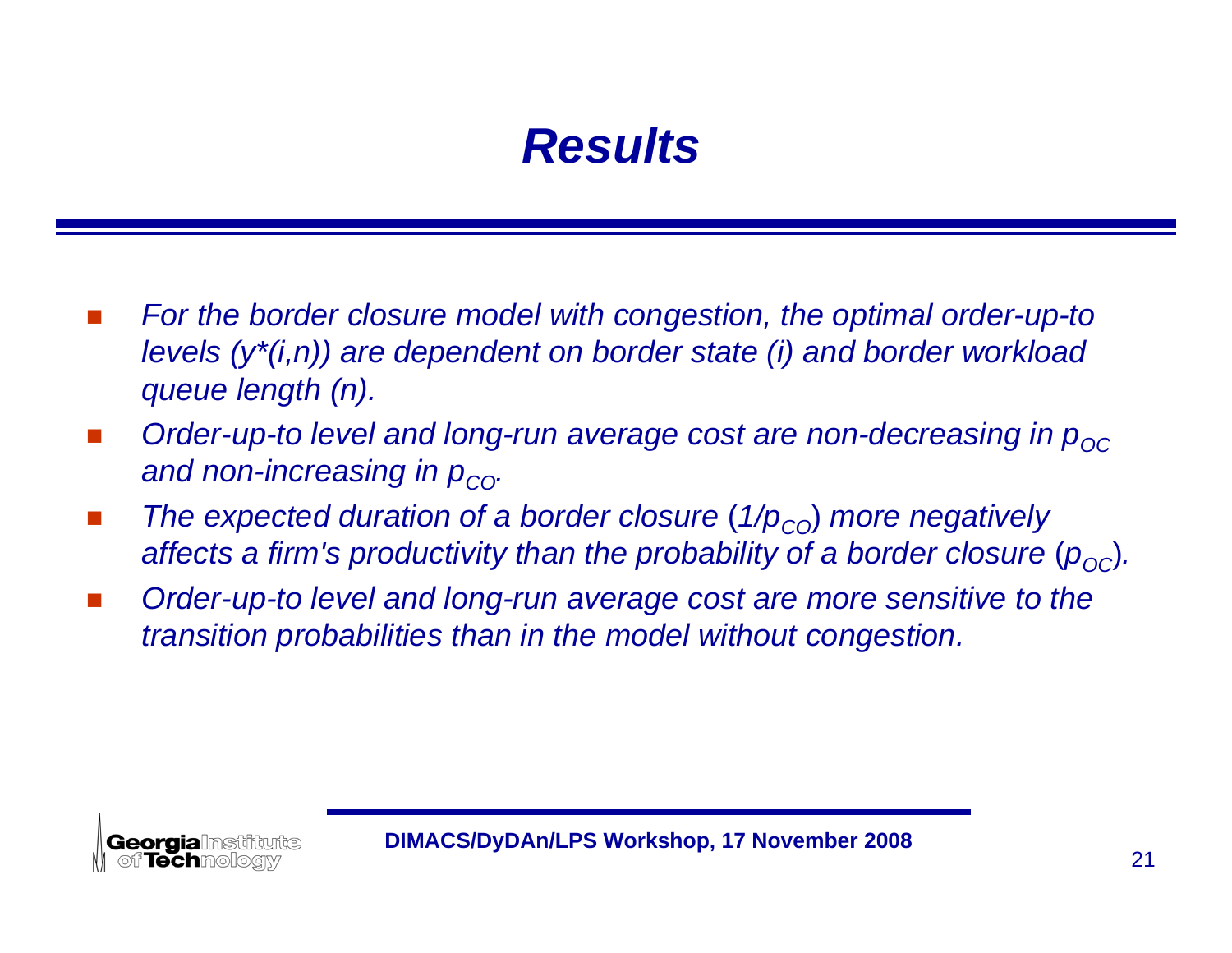## *Perishable Product Transportation with Costly Observation*

Taesu Cheong & Chelsea C. White **III** School of Industrial and Systems Engineering Georgia Institute of Technology Georgia Institute of Technology

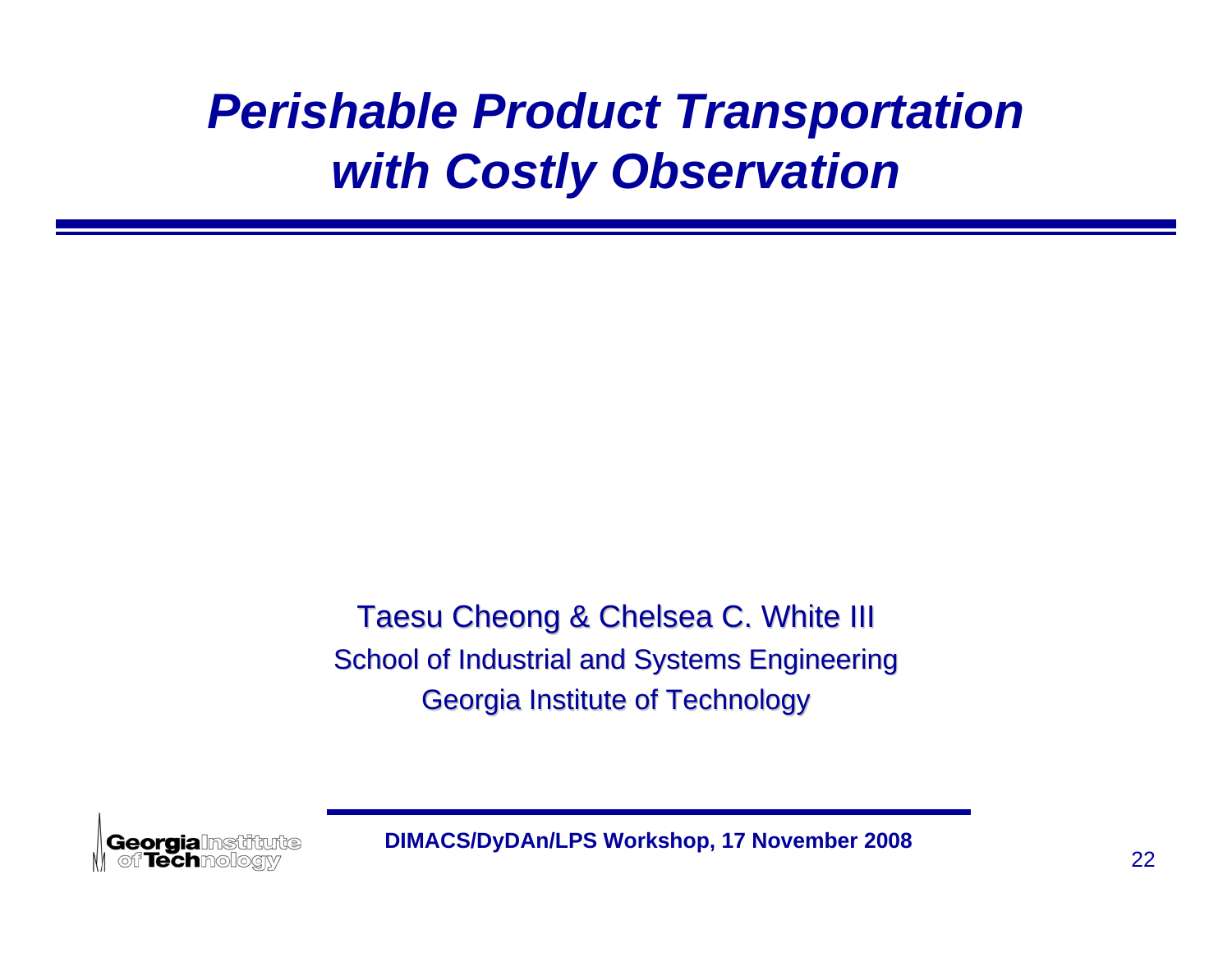# *Problem*

- F How to most effectively transport perishable freight from origin to destination
- $\mathcal{L}_{\mathcal{A}}$  Common practice: try to control temperature in transit. If goods perish, then discard at the destination.
- $\mathcal{L}^{\mathcal{L}}$  Question: how valuable would it be to check freight at intermediate locations between origin and destination and abort transport once it is determined freight is spoiled?
- $\mathcal{L}^{\text{max}}$  Example: Transport temperature sensitive freight from Japan to LA/LB to Atlanta.

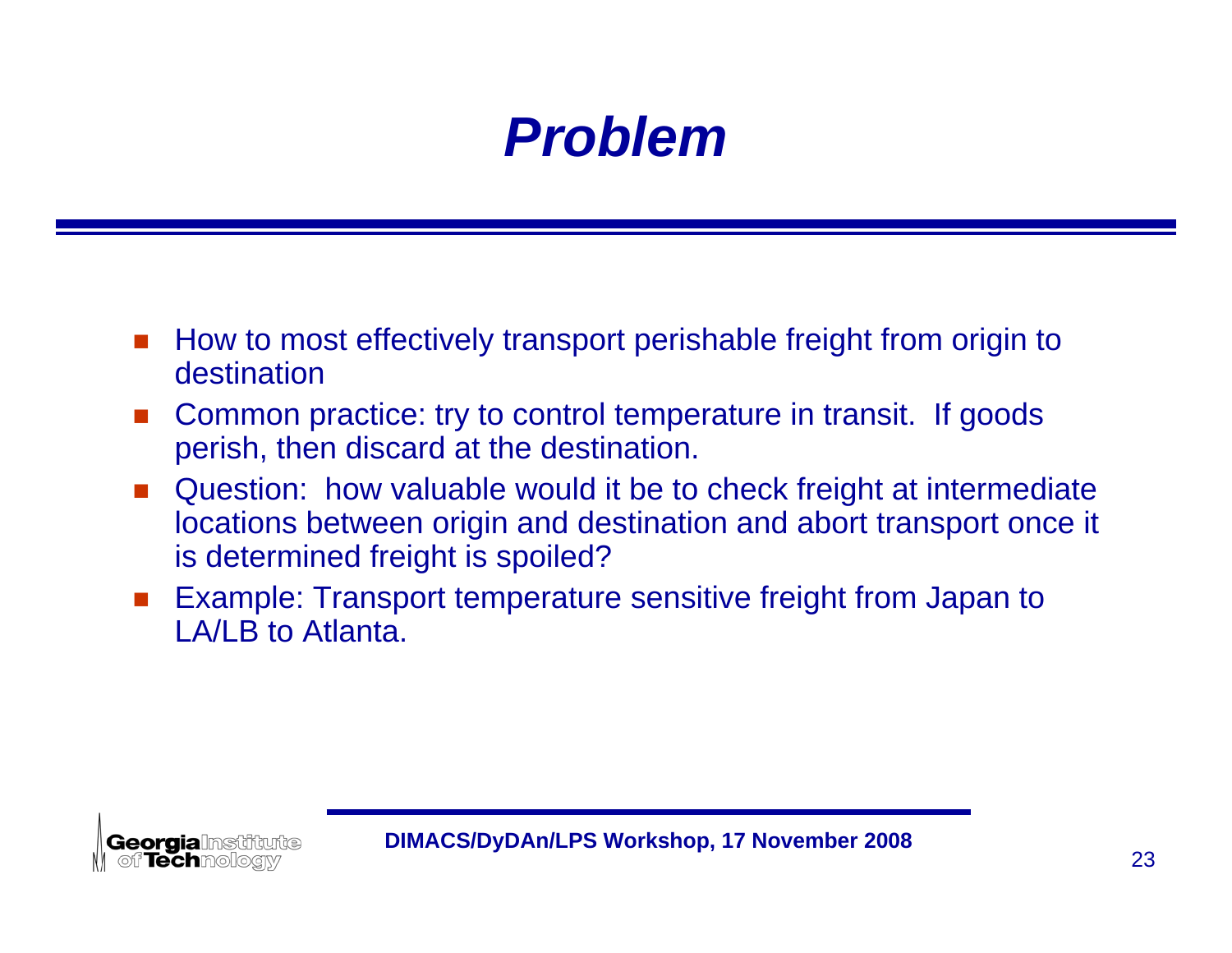# *Temperature control in reality*



Temperatures in an air freight shipment with the instruction to maintain temperatures between 2  $\heartsuit$  and 8  $\heartsuit$ *(Heap, 2006)*

**Georgia**lnstitute<br>| of Technology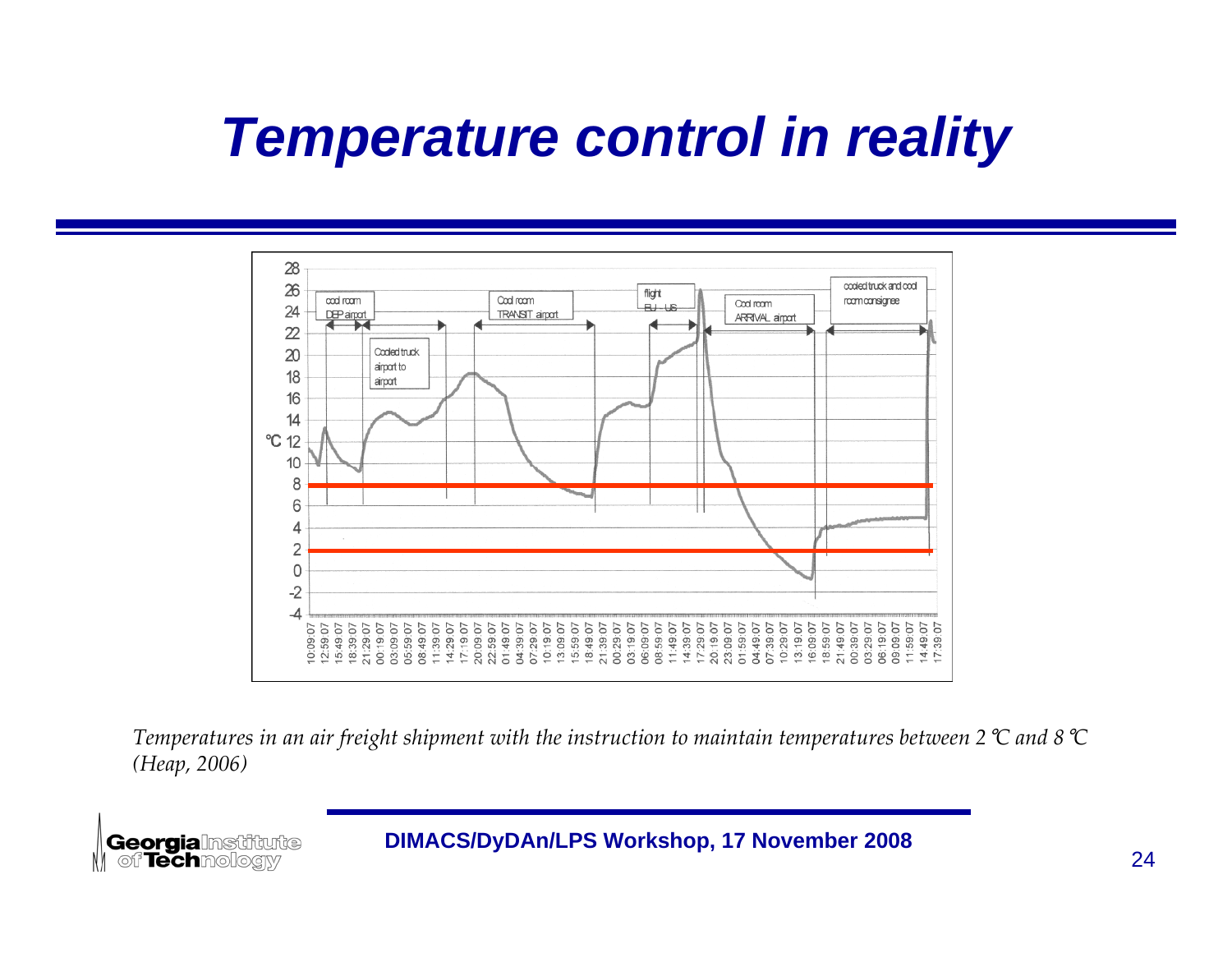# *Economic impact of food spoilage*

- 19% of food consumed in U.S. is grown in other countries
- Up to 20% of food is discarded due to spoilage (FDA)
- U.S. food industry annually discards \$35 billion worth of spoiled goods (Forbes Magazine, April 24, 2006)
- 25% of all vaccine products reach their destination in a degraded state (Black, 2003, quoting WHO)



### **DIMACS/DyDAn/LPS Workshop, 17 November 2008**

Black, A., E‐Logistics in Cold Chain Management, http://www.samedanltd.com/members/archives/EPC/Summer2003/AlastairBlack.htm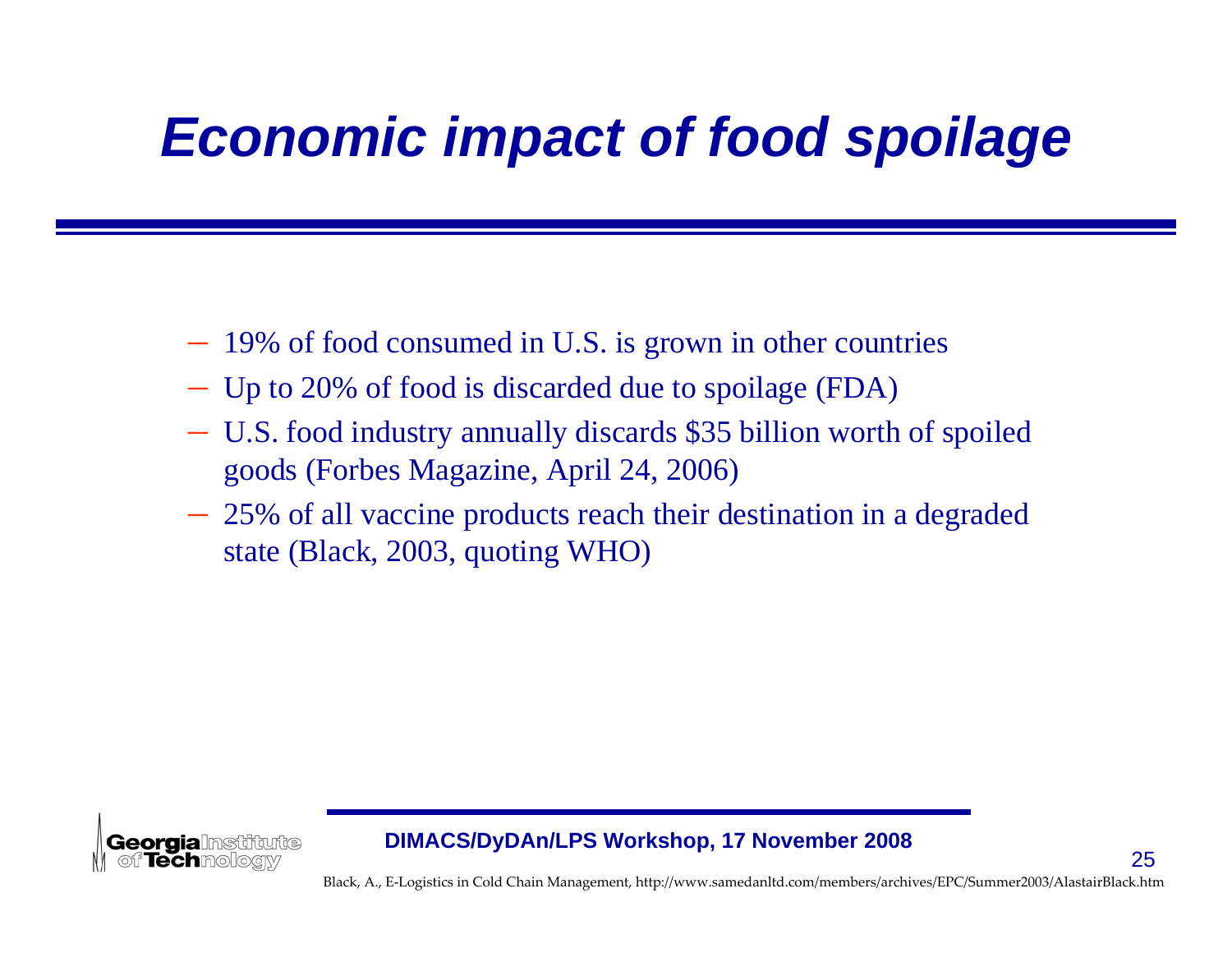## *Problem Statement*



 (S+1) states: *0* (fresh), *1*, …, *S* (spoiled) Georgialm **DIMACS/DyDAn/LPS Workshop, 17 November 2008** • *P*: State transition probability matrix from location *n* to (*n+1*)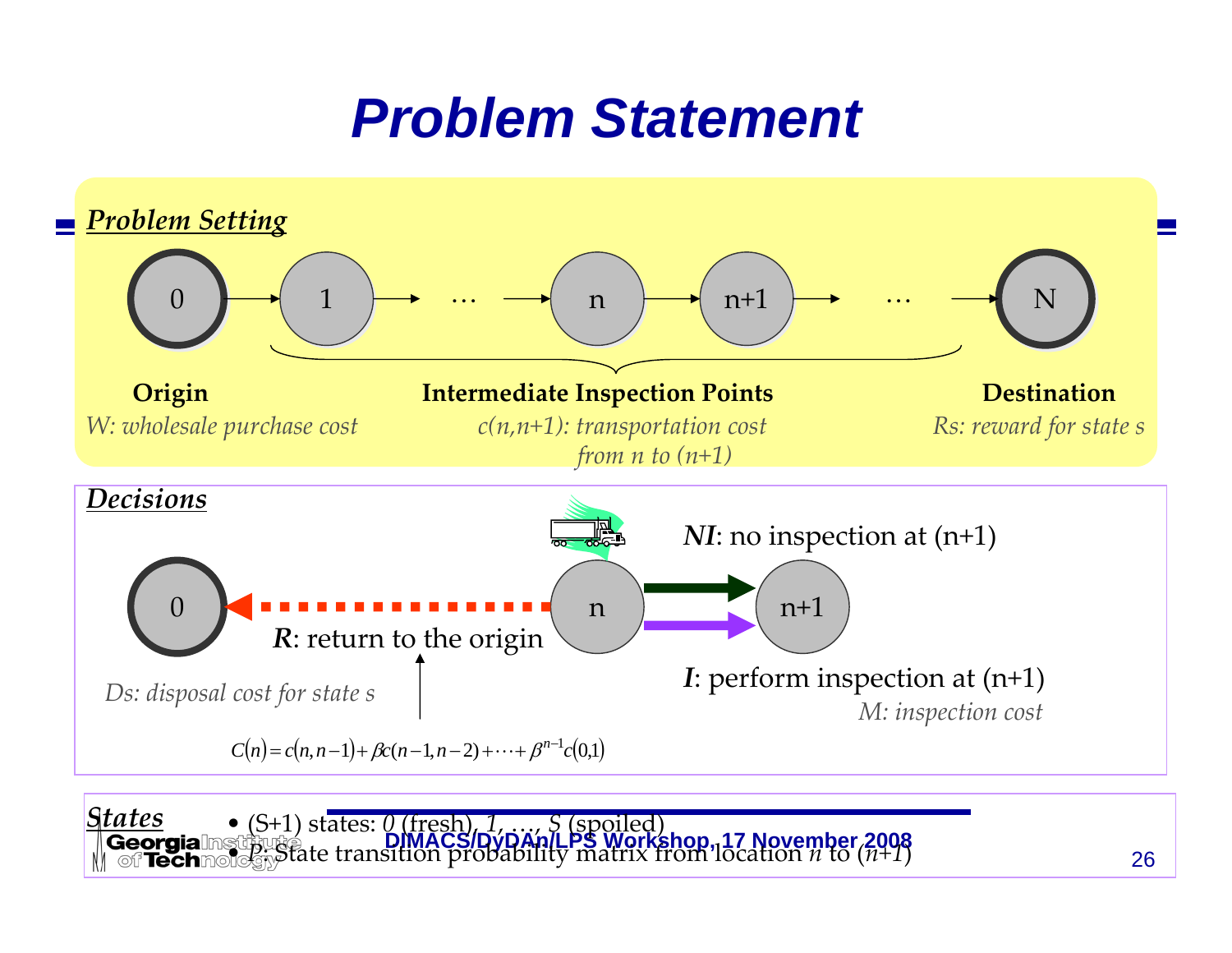# *Conclusion*

- F Value of information - Investigated the value of having the choice to inspect freight quality at intermediate locations in transit
- $\overline{\phantom{a}}$  Business implications:
	- Better inform decision to invest in IT infrastructure
	- Better understanding of how to set price; what profit to expect
	- Operationally, when to optimally inspect
- $\mathcal{L}(\mathcal{A})$  Basic knowledge creation:
	- Structure of optimal reward functions & optimal policies
	- Bound on value of information
	- Real time algorithmic development
- $\mathcal{L}(\mathcal{A})$  Future research: use of inspection information for:
	- Expedite decisions in inventory systems
	- Security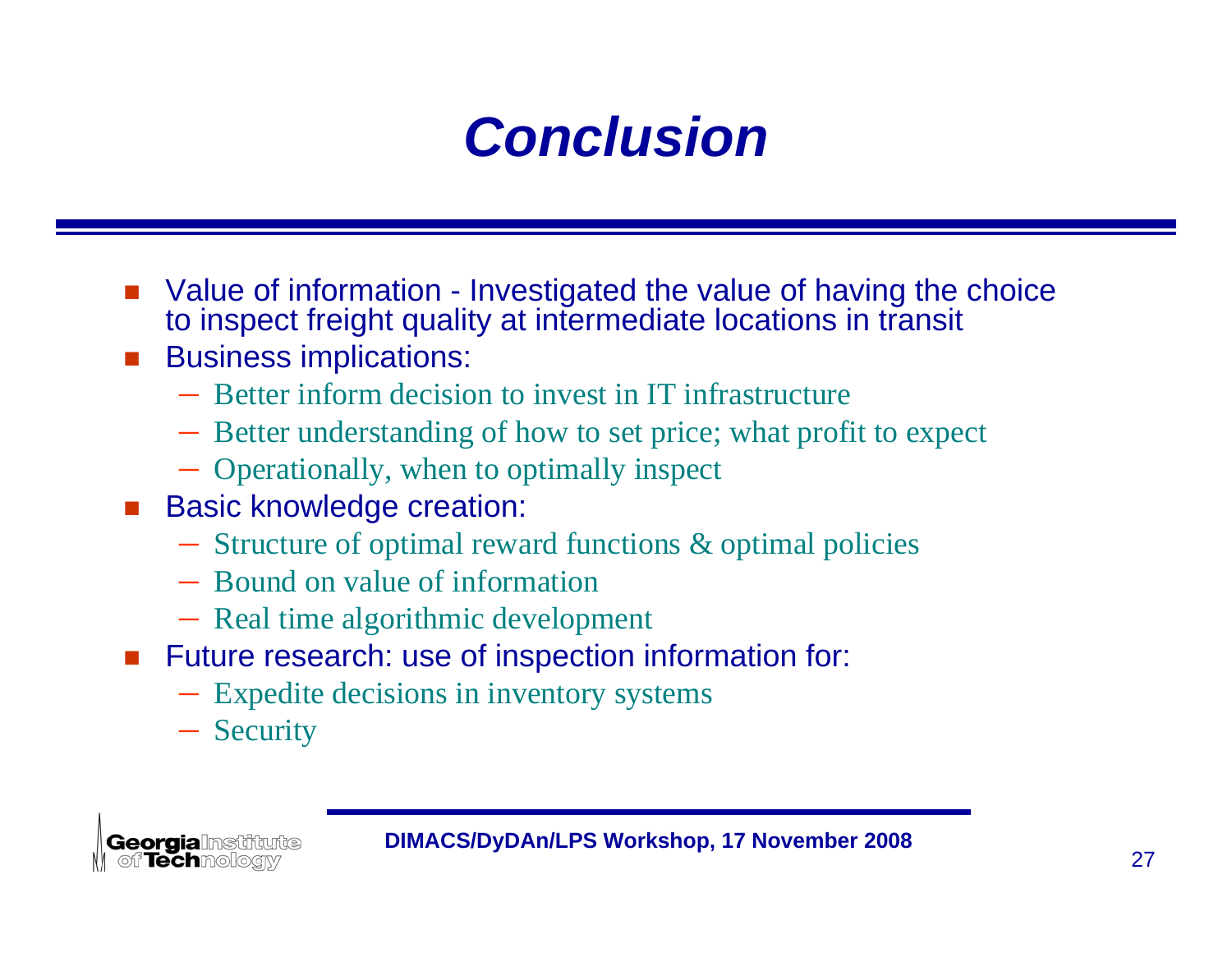# **Thank you Thank you**

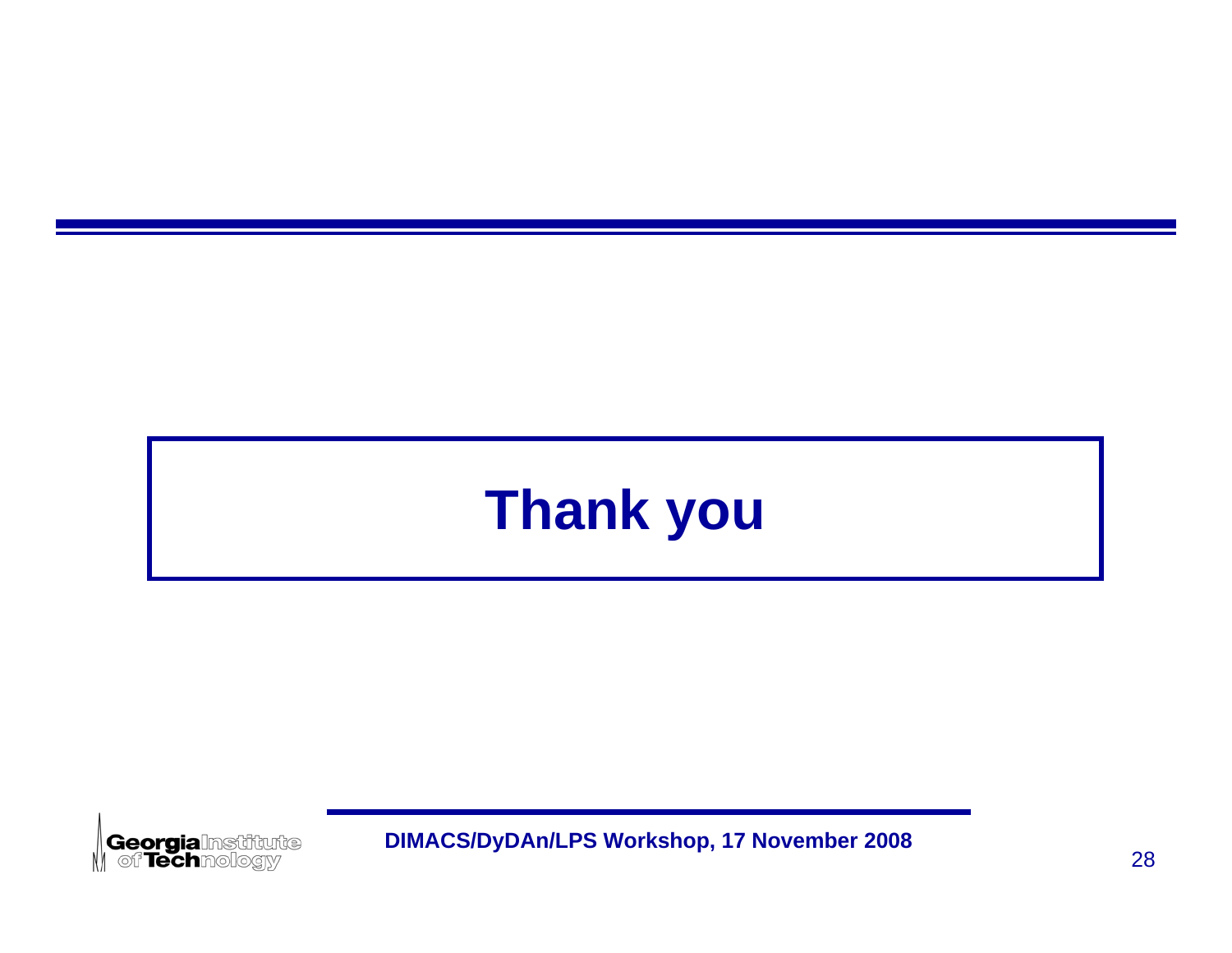## **Extra slides Extra slides**

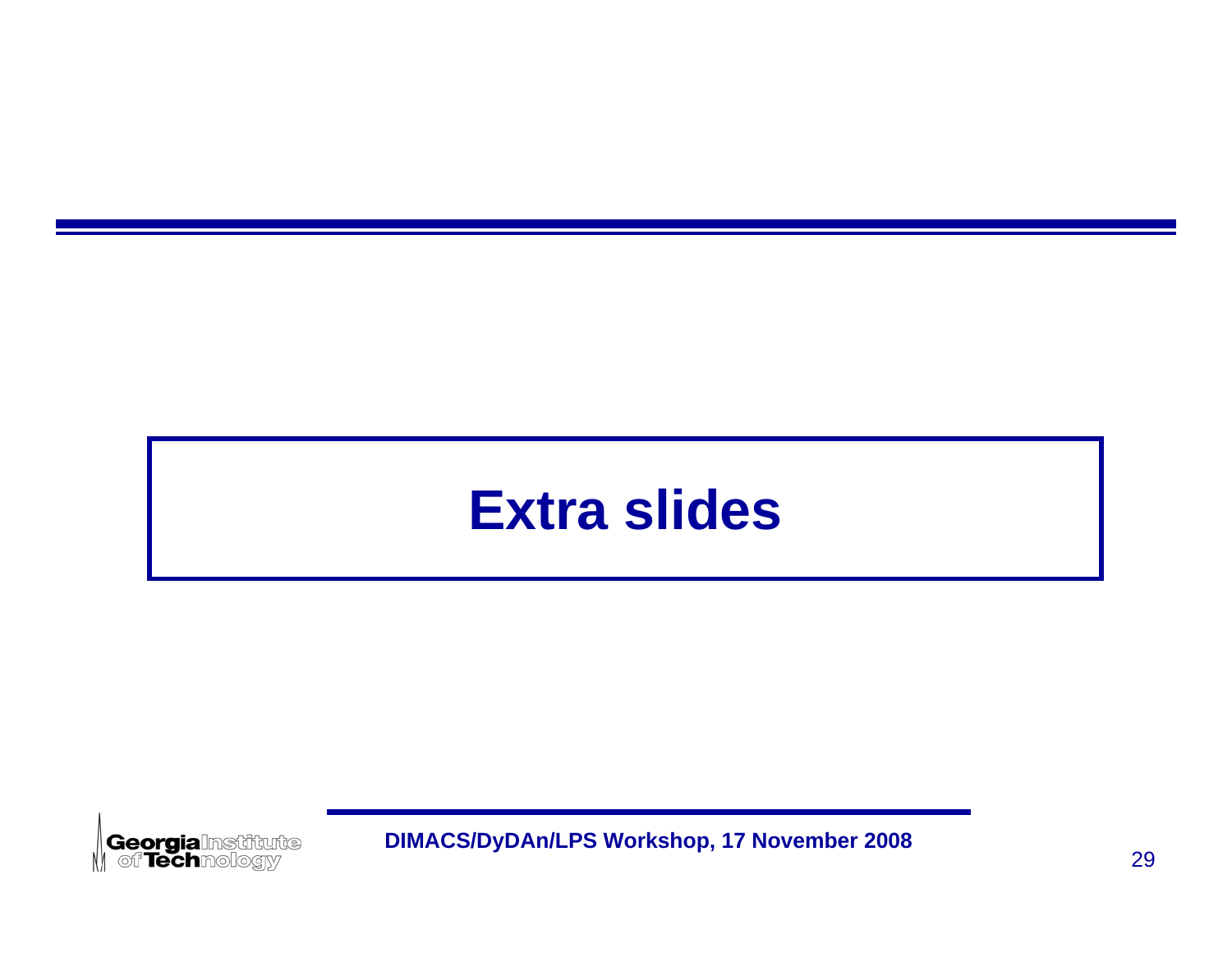## *Real-time supply chain control, based Real-time supply chain control, based on real-time dataon real-time data*

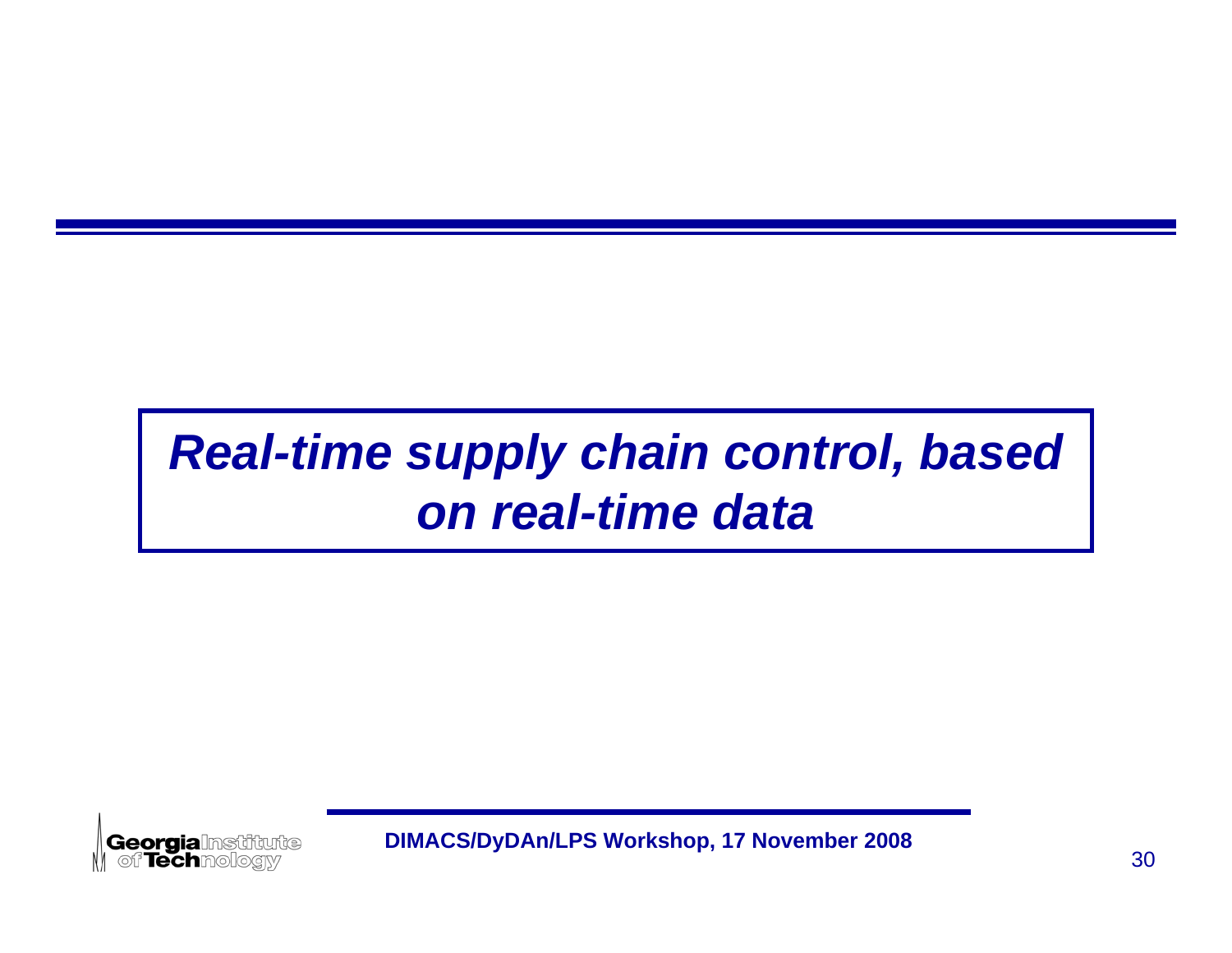# *Where do the data come from?*

- $\mathcal{L}_{\mathcal{A}}$ Inventory levels
- $\mathcal{L}^{\mathcal{L}}$  . Production rates
- F Vehicle, vessel, or trailer
	- Position
	- Speed
	- Direction
	- Temperature
	- Oil or air pressure
- Driver alertness
- Traffic congestion
- **Weather**
- Freight status & visibility